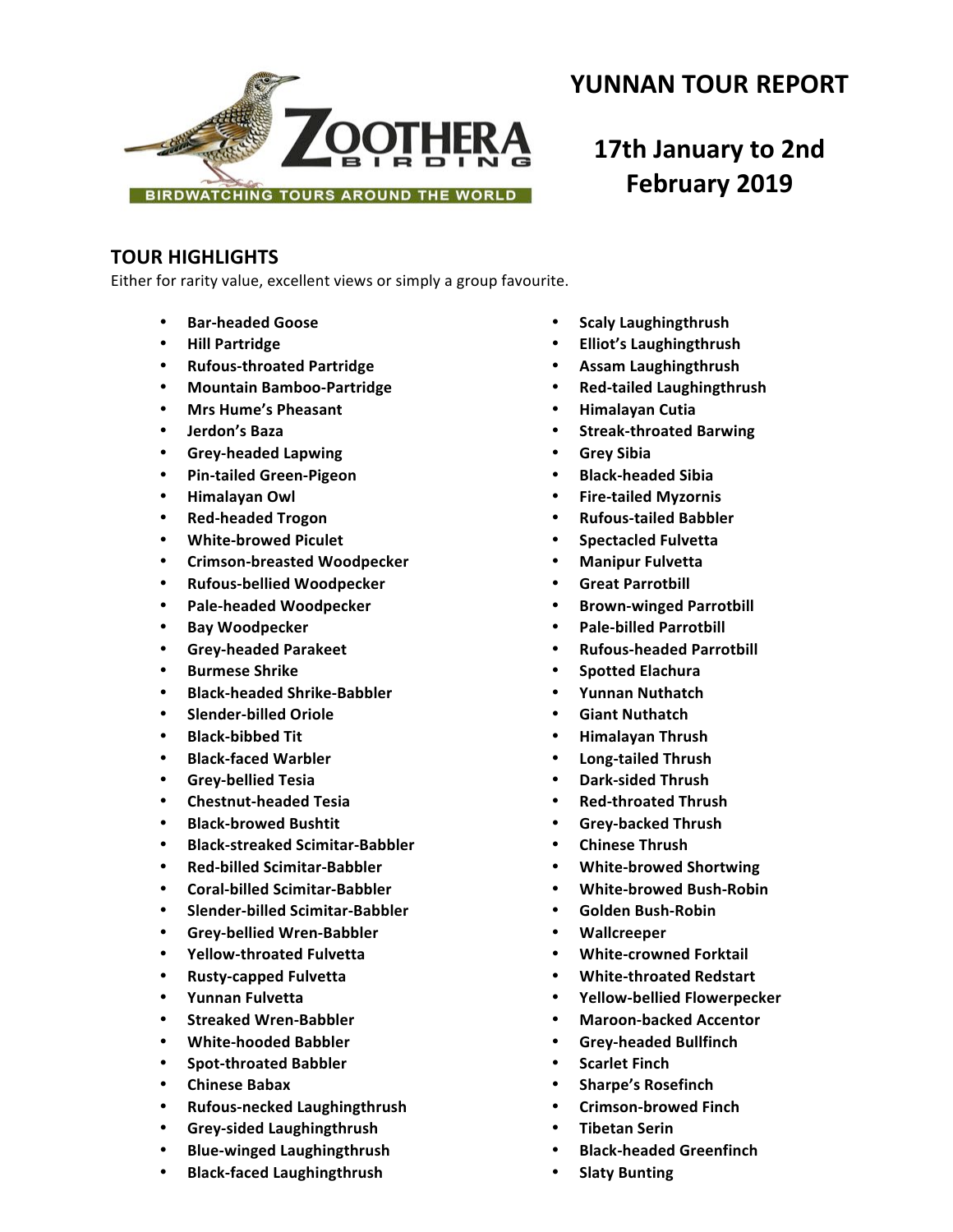# **SUMMARY:**

Yunnan provides a startling mix of Eastern Himalayan, Chinese and Thai species that results in a fantastic variety of mouth-watering species. Coupled with the rising trend in feeding stations and photo blinds and on this tour you often get cripplingly close views of typically skulking species that are hard to see well under normal field conditions. During the course of this tour we visited around 10 of these blinds resulting in a staggering 90+ species being seen from the relative comfort of our armchairs! Where else can you do that? So we began our adventure in the modern city of Kunming and once the group had assembled we were off to another large city of Chuxiong and the first of a series of excellent hotels used on this tour. Zi Xi Shan is just outside the city and was a great place to begin birding with Himalayan Owl, Yunnan and Giant Nuthatches, both Yunnan and Manipur Fulvettas and a surpringing Slaty Bunting being stand-out birds. Moving on to Lijiang, this site failed to produce Biet's Laughingthush although Blackbibbed Tit and Rufous-tailed Babbler were some compensation. Our detour to Pianma Pass resulted in very slow birding for two days but eventually we did find a pair of Fire-tailed Myzornis and a bonus Red Panda and both these latter 2 sites will not feature in our next tour. Much better experiences were to follow at the feeding station capital of China - Gaoligongshan (Baihualing). Crippling views and some of the best photo opportunities were had here offering so many stand-out highlights: Mountain Bamboo-Partridge, 6 species of laughingthrush, Slender-billed Scimitar-Babbler, White-browed Shortwing, Longtailed Thrush, Golden Bush-Robin, the list goes on! Next up was the city of Tengchong and yet another great hotel, with the forested mountain park of Laifengshan where Rufous-bellied Woodpecker, Slenderbilled Oriole, and a large flock of Tibetan Serins were found. Nabang and Ruilli provided a fitting finale to a great tour with yet another photo blind and some great bamboo birding with Pale-headed Woodpecker, **Rufous-necked Laughingthrush, Red-billed Scimitar-Babbler, Black-headed Shrike-Babbler, Pale-billed and**  Rufous-headed Parrotbills, Spotted Elachura, stunningly close Streaked Wren-Babbler, displaying Slatybellied Tesia and more. Yunnan provided us with so many great birds and we just can't wait to return!

# **Day 1 KUNMING - CHUXIONG – ZI XI SHAN**

Our flight arrived in Kunming 11.15am local time and after meeting up with the rest of the group who had arrived earlier we ate lunch before setting out on the 3 hour drive to Chuxiong. Along the way a few common birds were seen such as **Eastern Cattle Egret, Little Egret, Oriental Turtle Dove** and others. Approaching Zi Xi Shan around 4pm the road had become blocked by a large crane so with no other alternative we began walking along the road through degraded habitat and feeling like luck was not on our side, with a close **Long-tailed Shrike** the only bird of note. Luckily our coach appeared pretty quickly and we continued up the mountain, eventually entering much better habitat. Our main targets here were nuthatches, and after leaving the coach and having a quick look at

some Green-backed Tits, we had well and truly nailed **Yunnan Nuthatch** within 10 minutes! This individual was very confiding and paraded around us for a good while, allowing everyone to soak up the views and take some great photos. Just a few hundred metres further along the road and we were watching **Giant Nuthatch** reacting quite strongly to my ipod in the canopy of some tall pines right over the road. And that was a wrap. We left and drove just half an hour to a decent hotel and some much needed sleep.

# **Day 2 ZI XI SHAN - LIJIANG**

We were parked and ready to bird on Zi Xi Shan about 25 minutes before daybreak and after a few random calls from my iPod we had a **Yunnan** Nuthatch

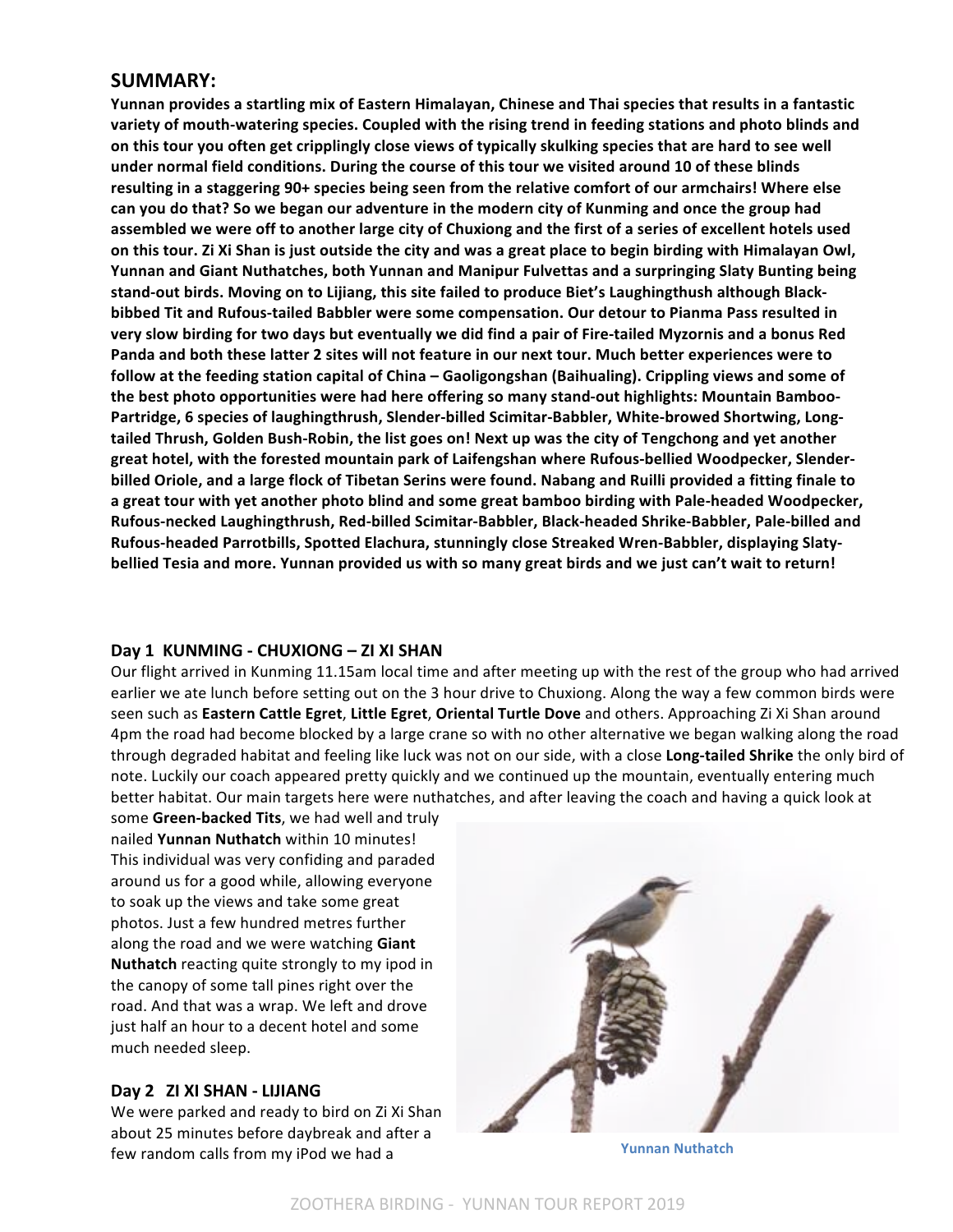response from a **Himalayan Owl**. With no time to spare we walked quickly along the road to a point just below where we thought the owl was and I played the call again but there was no response. With the eastern horizon getting ever brighter I thought we had no chance but just then it flew out of the trees above us and across the road into the forest. And that was it! With the day arriving we saw a White-crowned Forktail several times, and then enjoyed stunning views of a **Chinese Thrush** appearing frozen to the roadside. A nice, hot cup of coffee revived us all and the bird activity began to increase dramatically with the suns rays. A few **Black-headed Sibias** appeared close by and a couple of the group glimpsed a **Spectacled Fulvetta**. Our field breakfast was brief as more birds appeared and our first really big flock mobbing my owlet impersonation was truly spectacular. Pride of

place went to several **Yunnan Fulvettas** who were joined by a flock of **Black-browed Bushtits**, a pair of **Chestnut-vented Nuthatches, a flock of Black-headed Greenfinches**, **Yellow-bellied Flowerpecker**, a few Long-tailed Minivets, Mountain **Bulbul** and **Black-faced Warbler**. We watched all the commotion for quite a while before walking back along the road towards our parked coach. The more open habitat alongside an orchard held female Bluefronted Redstart, Japanese and Greenbacked Tits, Godlewski's Bunting, Grey**capped Woodpecker** and a flock of over 30 **Brambling**. Further activity near the coach added the delightful **Yellow-cheeked Tit** to our list and we enjoyed further views of Yunnan Fulvetta as well.



#### **Chinese Thrush**

We then drove higher up the mountain and walked along the road and a trail and amazingly found a male **Slaty Bunting** – a Chinese endemic and I'm guessing a very rare bird in Yunnan. As soon as we exited the coach there was more activity with yet more **Black-browed Bushtits** and a bunch of **Pallas's Warblers** accompanying them, plus a Goldcrest, Bar-throated Minla and White-collared Yuhina. A Buff-barred Warbler posed nicely in an open area and a flock of Olive-backed Pipits showed nicely. Further on a group of Manipur Fulvettas gave point-blank views, with more **Black-faced Warblers**, tits, minivets and phylloscs all high up in the canopy above us. A little trail took us into excellent forest where a **Chestnut Thrush** appeared and at the same spot a **Himalayan Forest Thrush** perched in a bush below us was a great spot by Jason and David. This newly recognised species was formerly part



**Slaty Bunting**

of what we used to call Plain-backed Thrush and which is split into 3 species now: Himalayan Forest Thrush, Sichuan Forest Thrush and Alpine Thrush. Further along the trail another flock held **Pallas's**, **Buff-barred** and **Ashy-throated Leaf-Warblers**, and a few **Blyth's Shrike-Babblers** were also seen. Leaving here we returned to Nuthatch Road and sure enough, we scored both birds again. A Giant **Nuthatch** was scoped singing away from an exposed perch for some 10 minutes allowing everyone to have their fill of this great species, whilst an even closer **Yunnan Nuthatch** sang away from a dead tree. What an amazing experience to have these two great birds right next to us. And that was us finished so we set out on the 6 hour drive to Lijiang where we ended up at a very nice hotel.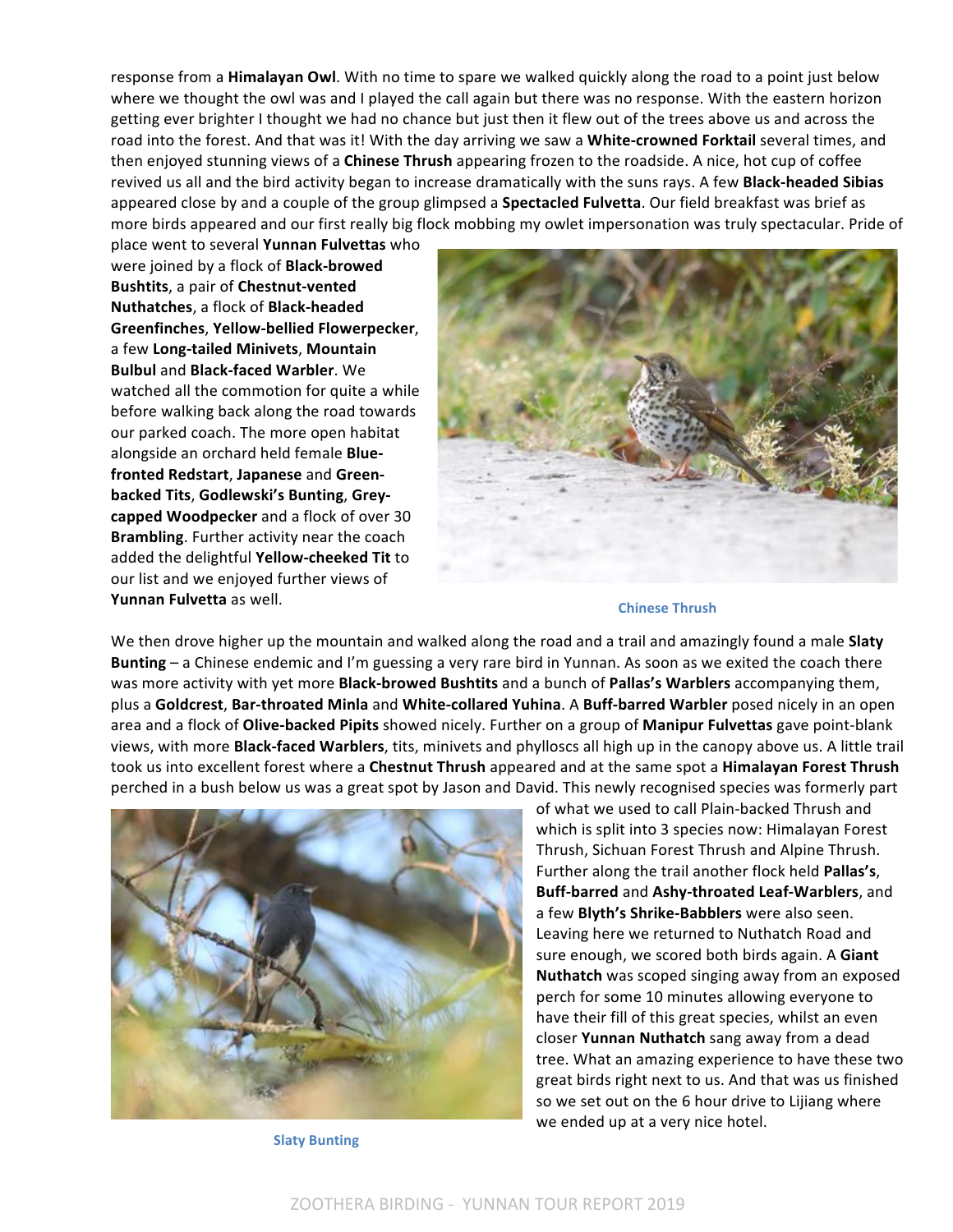# **Day 3 LIJIANG**

This was a tough day as we searched unsuccessfully for Biet's Laughingthrush in a remote corner of Yunnan. Bird activity at 2800m was general extremely quiet and it took a great deal of determination to track down a few quality species. We began the day with a nice western-style buffet breakfast at the hotel followed by a 7am departure and a short hour's drive to the site. It was much colder than we had experienced so far and there was nothing moving at all for a while after our arrival. Some 'scratching' sounds in the leaf litter led us to the first of several brief glimpses of Black-streaked Scimitar-Babbler, although some Red-billed Blue **Magpies** were a little more obvious. As the day progressed we walked along the quiet road with the sun shining and clear blue skies once again. Just around the corner a Red-throated Thrush was found by Kristian but was a bit distant and only a couple of us managed to see it. However, a pair of **Elliot's Laughingthrushes** were much more obliging as they fed along the roadside in front of us. Our best flock of the day was next up with Rusty-capped Fulvettas being joined by a pair of superb Black-bibbed Tits, with the usual Black**browed Bushtits** in attendance.

Then we drove to another spot for our main target and despite some extensive searching we still drew a blank, although Spotted Nutcracker, Blue-fronted Redstart, Chestnut-vented Nuthatch, Godlewski's



**Rufous-tailed Babbler**

**Bunting** and several groups of Grey**headed Bullfinch** were appreciated. Then we returned to the first site but it was very, very quiet apart from **Himalayan Bluetail**, **Chestnut-bellied Rock-Thrush** and a group of 3 **Maroon-backed Accentors**. So after a picnic lunch we drove a few kilometres further and enjoyed our most productive session of the day with an outstandingly confiding pair of **Rufous-tailed Babblers** performing a mere 10 feet away from us. The same area held **White-browed Fulvetta**, as well as a gang of **Chinese Babax** feeding quietly on the slope above us.

One last throw of the dice saw us return to the first site in search of the enigmatic Biet's, but they just weren't around. Instead we enjoyed a mixed group of **Spectacled** and White-browed Fulvettas feeding in a conifer at eye-level to end the day.

# Day 4 LIJIANG - LASHIHAI WETLAND PARK - LUSHUI

Can you believe we left the hotel at 8am? We drove out of Lijiang and headed to a nearby wetland. Along the way we checked out some interesting habitat near the road, which turned out to be a good move as we discovered a flock of Red-throated Thrushes – a lifer for yours truly and a bogey bird finally laid to rest. In the same area we found **Spectacled Fulvetta, Black-headed Sibia, Little, Godlewski's, our first Elegant Bunting**, and a flock of Greylag Geese flew over. A short distance away was a nice lake where we spent just an hour and a half but it would have warranted more time. There was a mass of birds out on the water with a flock of Bar-headed Geese, Ruddy Shelduck, 2 red-headed Smew, several Common Goldeneye, lots of Ferruginous Ducks and Red-crested Pochards, Goosander, Purple Swamphen, Brown-headed and Black**headed Gulls**, some **Common Cranes**, and lots of more familiar wildfowl such as Mallard, Eurasian Wigeon, **Northern Pintail**, **Gadwall** etc. There was also a **Common Kingfisher**, **Grey-backed Shrike**, **Plain Prinia** and **Dusky Warbler**. Some of the group wandered out into the fields and found Brown Crake, Common Snipe and 2 **Chestnut Buntings**.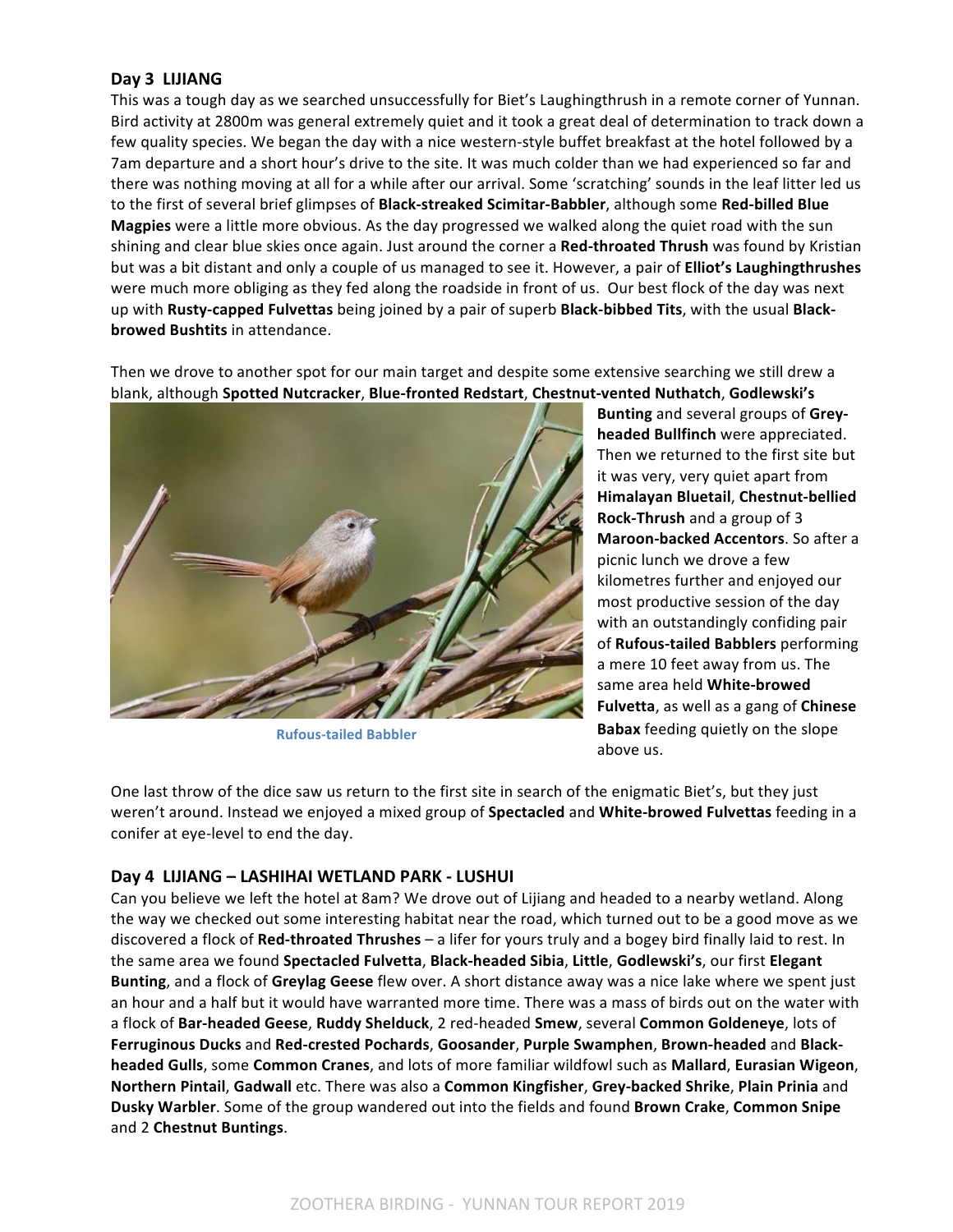It was a very long 8 hour drive to Lushui, but our lunch stop at a service station was productive with flocks of **Red-rumped Swallows** moving around the valley, several **House Swifts, Asian House Martins** and best of all, a cracking **Cook's Swift** flying back and forth behind the buildings.

# Day 5 GAOLIGONGSHAN RESERVE - PIANMA

We were really looking forward to birding this seldom visited site and the day got off to a good start with a flock of **Brown-winged Parrotbills** found whilst the coach was being fixed over some mechanical problem! A flyby Wallcreeper followed before we eventually approached the pass way later in the morning than I was happy with. But a sleeping Red Panda in the bright sunshine at 3200m was absolutely fantastic and I thought thing would only get better from there, but as it turned out the pass area was hard going and the birding was very slow. We did find **Black Eagle**, a gang of **Black-faced Laughingthrushes**, White-browed **Fulvetta, White-winged Grosbeak** and a couple of Alpine Accentors but that was it so we drove a few kilometres lower. The habitat was absolutely unbelievable with huge swathes of bamboo and then great moss-encrusted forest lower down but it was still slow going. Leading up to our picnic lunch we saw very little apart from an Eurasian Wren and several White-browed Fulvettas. But during lunch a Himalayan



**Red Panda Fire-tailed Myzornis** 

**Griffon** drifted over, **Slaty-headed Parakeet** appeared, and both **Great** and **Golden-throated Barbets** were spotted by Kristian and David. Then we had a real **Collared Owlet** teed up in the scope with **Stripe-throated Yuhinas** and **Coal Tits** mobbing it.

We then drove lower and began walking and things picked up with more **Black-faced Laughingthrushes**, several **Assam Laughingthrushes**, **Himalayan Cutia**, **Crimson-breasted Woodpecker**, **Whiskered Yuhina**, **Streak-throated** and **Rusty-fronted Barwings**, **Dark-rumped Rosefinch**, 3 **Crimson-browed Finches**, and a **Spotted Forktail** being the highlights.

# **Day 6 GAOLIGONGSHAN**

Headed back up to the pass where we quickly found a few **Sharpe's Rosefinches** and a **Rufous-breasted** Accentor. It was much better this morning and we followed this with a calling **Slender-billed Scimitar-Babbler** we tracked down in an extensive stand of bamboo. It took quite a while to get a decent view but we did and followed this up with a group of 5 **Brown Parrotbills** beside the road. As we watched them 3 Great Parrotbills appeared higher up the hill and flew down towards us where they fed in the bamboo right in front of us. There was also a group of **Streak-breasted Scimitar-Babblers** seen by Jason and Haydn, several calling Spotted Laughingthrushes and White-throated Redstart as well.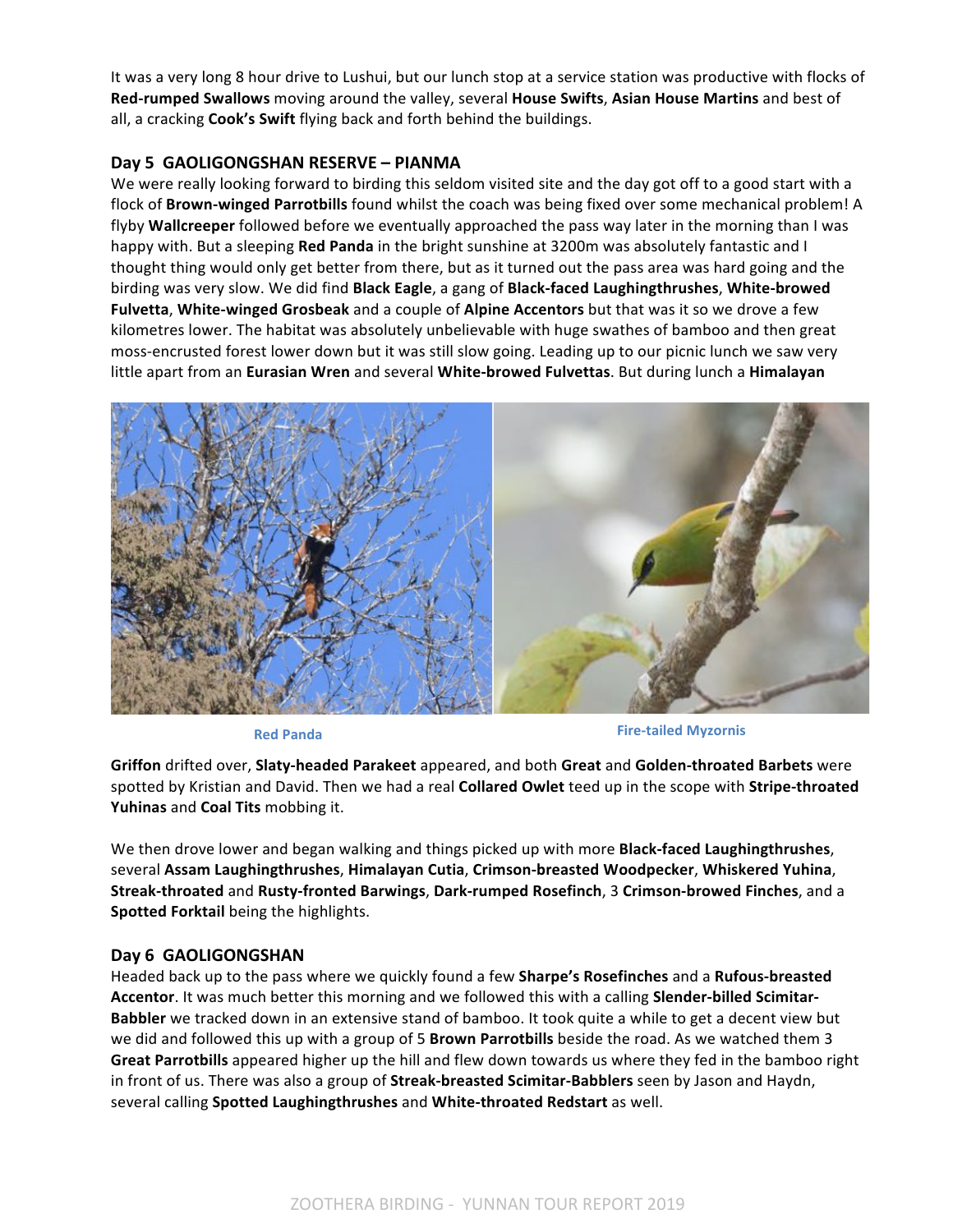Moving lower down the mountain things were very quiet until we came across a hillside covered in fruiting bushes where there were lots of **Black-faced Laughingthrushes**, as well as quite a few Assam Laughingthrushes. At least 6 Dark-rumped Rosefinches were here, along with numerous Stripe-throated and a few Whiskered Yuhinas, and a Blue-throated Redstart as well. But the best was yet to come as Kristian spotted a Fire-tailed Myzornis on the slope below the road. Pretty quickly we had a pair performing right in front of us to the delight of everyone. What an amazing bird and such a relief to finally find this most wanted species. Leaving here we saw Yellow-browed Tit, Beautiful Sibia and Blue Whistling-Thrush before heading back to the hotel.

# **Day 7 BAIHUALING - GAOLIGONGSHAN**

We left Pianma and headed back up to the pass, where we stopped for a short time in the forlorn hopes of spotting a Sclater's Monal. There is, in fact, very little chance of seeing this here and it was pretty obvious that was the case from the moment we arrived a few days ago. However, we did some more scanning and birded along the road for a bit in the sunshine seeing a few things such as **Himalayan Buzzard, Chinese Babax** and the same group of **Sharpe's Rosefinches**. Lower down we had a flock of **Black-browed Bushtits** and Mrs Gould's Sunbird before setting out on the drive to Baihualing, seeing Nepal House Martin, Pied **Bushchat** and **Indian Roller** along the way.

After another reasonably long drive we arrived at our next, much-anticipated destination for a late lunch, and it's one of the undiscovered gems of Asia. On this mountain there are 25 active feeding stations/photo blinds enticing a veritable feast of avian gems in to feed. And there are some outstandingly cool birds that are really hard to locate in the forest. So after lunch at the hotel we headed up the hill to a hide that was just off the main track where we saw 30 species coming down to feed in just a few hours observation.

Here's a list of birds at this feeding station:

| Sichuan Leaf Warbler              |
|-----------------------------------|
| <b>Buff-barred Warbler</b>        |
| <b>Ashy-throated Warbler</b>      |
| <b>Chestnut-crowned Warbler</b>   |
| Golden Babbler                    |
| <b>Red-billed Leiothrix</b>       |
| <b>Black-headed Sibia</b>         |
| <b>Whiskered Yuhina</b>           |
| <b>Black-breasted Thrush</b>      |
| <b>Blue Whistling-Thrush</b>      |
| <b>Chestnut-vented Nuthatch</b>   |
| Large Niltava                     |
| <b>Hill Blue Flycatcher</b>       |
| <b>Rufous-gorgeted Flycatcher</b> |
| <b>Flavescent Bulbul</b>          |
|                                   |

It was an amazing experience to see a really good selection of quality birds at close range and to get the opportunity to photograph them. Feeling very satisfied we returned to the hotel for a few beers and dinner.

# Day 8 **BAIHUALING**

This morning we headed up to the higher reaches of the mountain and birded from the park road through conifers and up into more deciduous forest. This is meant to be the area to search for **Gould's Shortwing** that is meant to winter here, but we never had a sniff of that one. They sometimes come to the feeding stations but not this year. There's also *Cachar Wedge-billed Wren-Babbler* up here, but again none were calling. And it took most of the morning to find the other main bird up here, the tricky Grey-bellied Wren-**Babbler**, but we scored big-time with some great views of a bird calling back at us from a vegetated gulley.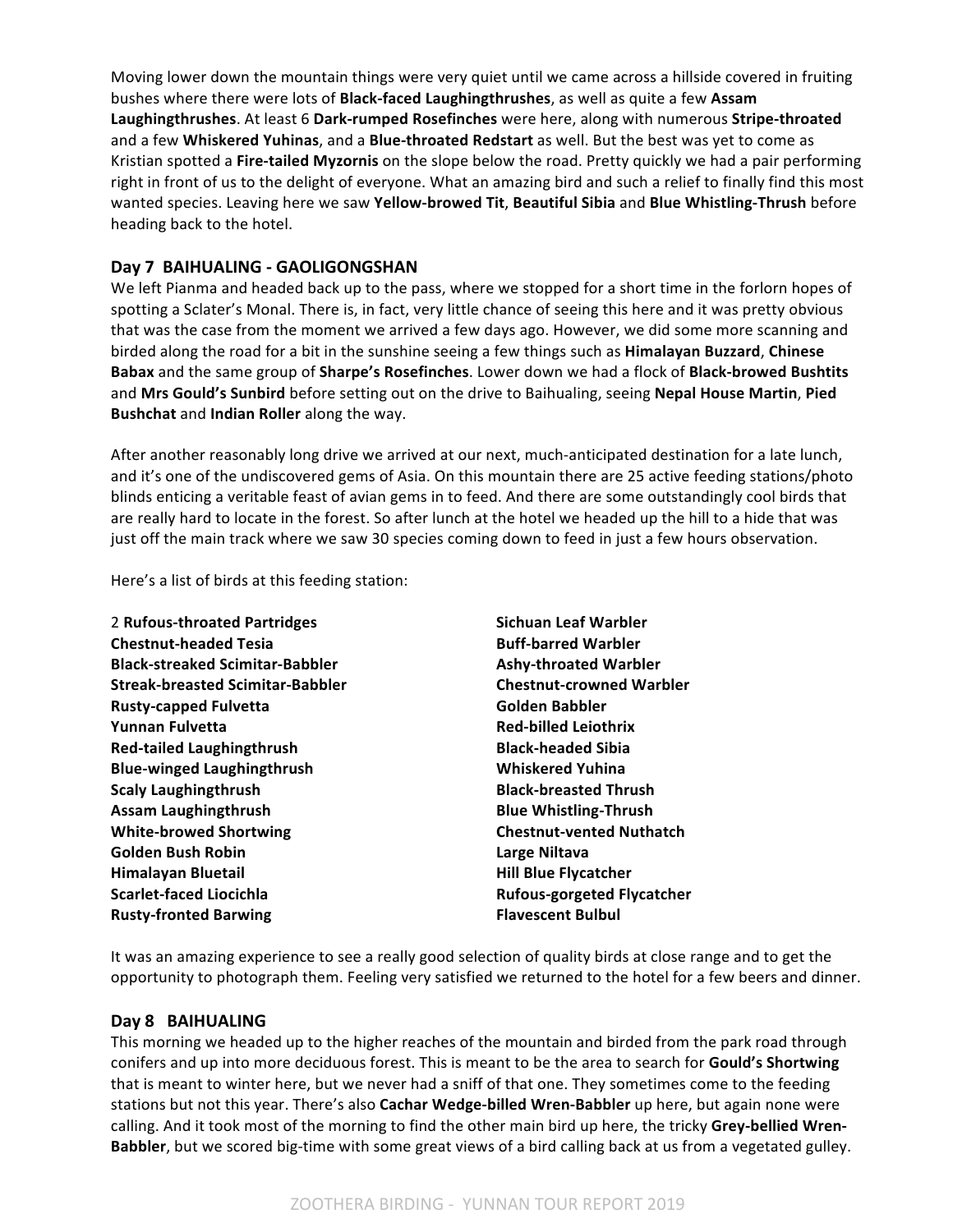We had walked up the mountain track for a few kilometres in search of this bird and back down, and then up and down again focussing on its favourite gulleys until this bird was found and it was with much relief that we eventually saw it I can tell you! Other birds up here that were a bit easier included Great Barbet, **Orange-bellied Leafbird, White-bellied Erpornis, Grey-chinned Minivet, Maroon Oriole, Glenn saw a Fire**tailed Sunbird, and we had a flock of Yellow-throated Fulvettas. So not a bad haul.

In the afternoon we visited another feeding station where amongst the 37 species seen, new birds included **Spot-throated Babbler**, **Long-tailed Sibia**, **Grey-throated Babbler**, **Red-tailed** and **Blue-winged Minla**, **Longtailed Thrush**, a pair of **Chestnut-bellied Rock-Thrush**, 2 **Maroon-backed Accentors**, **Black-throated Sunbird**, and also a Davison's Leaf Warbler. Add to this 3 female and a male Himalayan Bluetail, a pair of **Golden Bush-Robins, 2 Rufous-throated Partridges, Blue-fronted Redstart, a group of Rusty-capped Fulvettas**, 4 **Black-breasted Thrush**, 2 **Chestnut-vented Nuthatches**, **Large Niltava**, 4 **Yellow-cheeked Tits** and lots more. The photo opportunities were amazing and it's a total privilege to see so many birds at such close range and it was becoming very apparent that this was the best birding of the trip so far.



Photos clockwise: Grey-sided Laughingthrush (top right), Blue-winged Laughingthrush, Scaly Laughingthrush, Assam **Laughingthrush.**

#### Day 9 **BAIHUALING**

We visited a feeding station each side of lunchtime beginning with a stake-out for **Chinese Bamboo Partridge** that failed to materialise. However, this feeding station produced a female Scarlet Finch that came into a nearby tree and showed to everyone before flying off into the valley. New birds here included several Crested Finchbills, Streaked Spiderhunter and Vinaceous Rosefinch. And we also saw Grey-chinned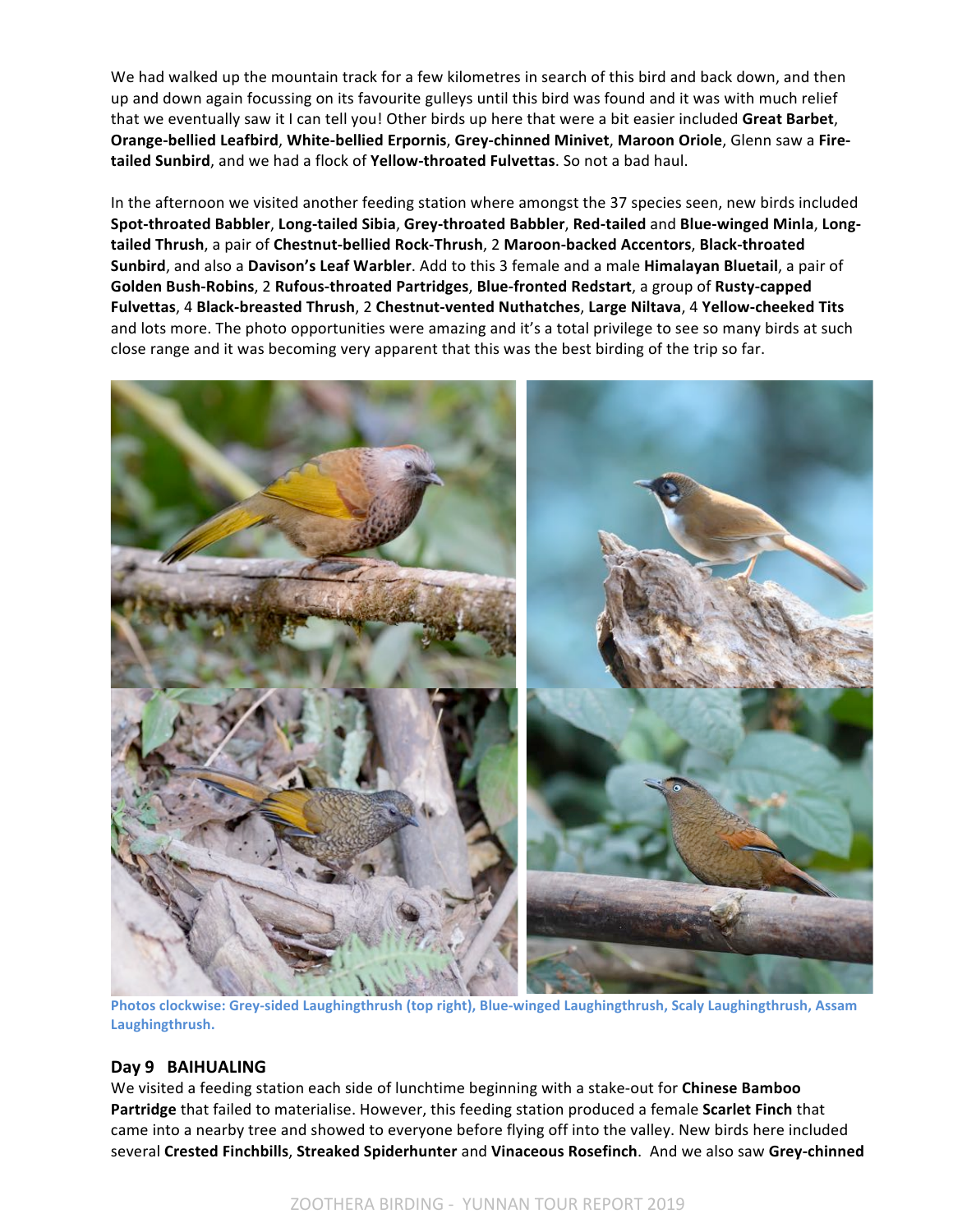**Minivet, Golden-throated Barbet, Long-tailed Sibia, a flock of Black Bulbuls including a few of the white**headed race, at least 9 Olive-backed Pipits, another Spot-throated Babbler that actually came into the hide, **Himalayan Bluetail**, **Orange-bellied Leafbird**, a pair of **Golden Bush-Robins**, brief **White-browed Shortwing**, **Rufous-gorgeted Flycatcher**, **Hill Prinia**, a pair of **Chestnut-bellied Rock-Thrushes**, and a pair of awesome **Slender-billed Scimitar-Babblers**. On the walk back to the hotel we enjoyed fine views of a pair of Spot**breasted Parrotbills**.

In the afternoon we visited the highest feeding station where at least 5 Grey-sided Laughingthrushes, Hill **Partridge** and saw a flock of 50+ **Black-throated Parrotbills** moving quickly through the bushes were the stand-out birds. There were all the usual suspects present but we added Grey-winged Blackbird and Grey**backed Thrush** to our list, as well as getting further views of **Slender-billed Scimitar-Babbler**, Red-tailed Laughingthrush and Long-tailed Thrush. This was the quietest feeding station overall but it still gave us superb views of everything. Just a shame we were 3 days late for the Ward's Trogon that was seen here!



Photos clockwise: Red-tailed Laughingthrush (top right), Maroon-backed Accentor, Chestnut-headed Tesia, Long**tailed Thrush.**

# **Day 10 BAIHUALING - TENGCHONG**

We split the group this morning with some of us going back up to the top of the road in search of **Gould's Shortwing**, with the same result as last time. We dipped. A pair of **Brown Bullfinches** and a brief pair of Mrs **Hume's Pheasants** our only compensations for a tricky walk along an overgrown path. The group in the hide were much more successful with a group of 9 Mountain Bamboo-Partridges performing right in front of the same hide as yesterday morning, as well as further great views of many previously seen species.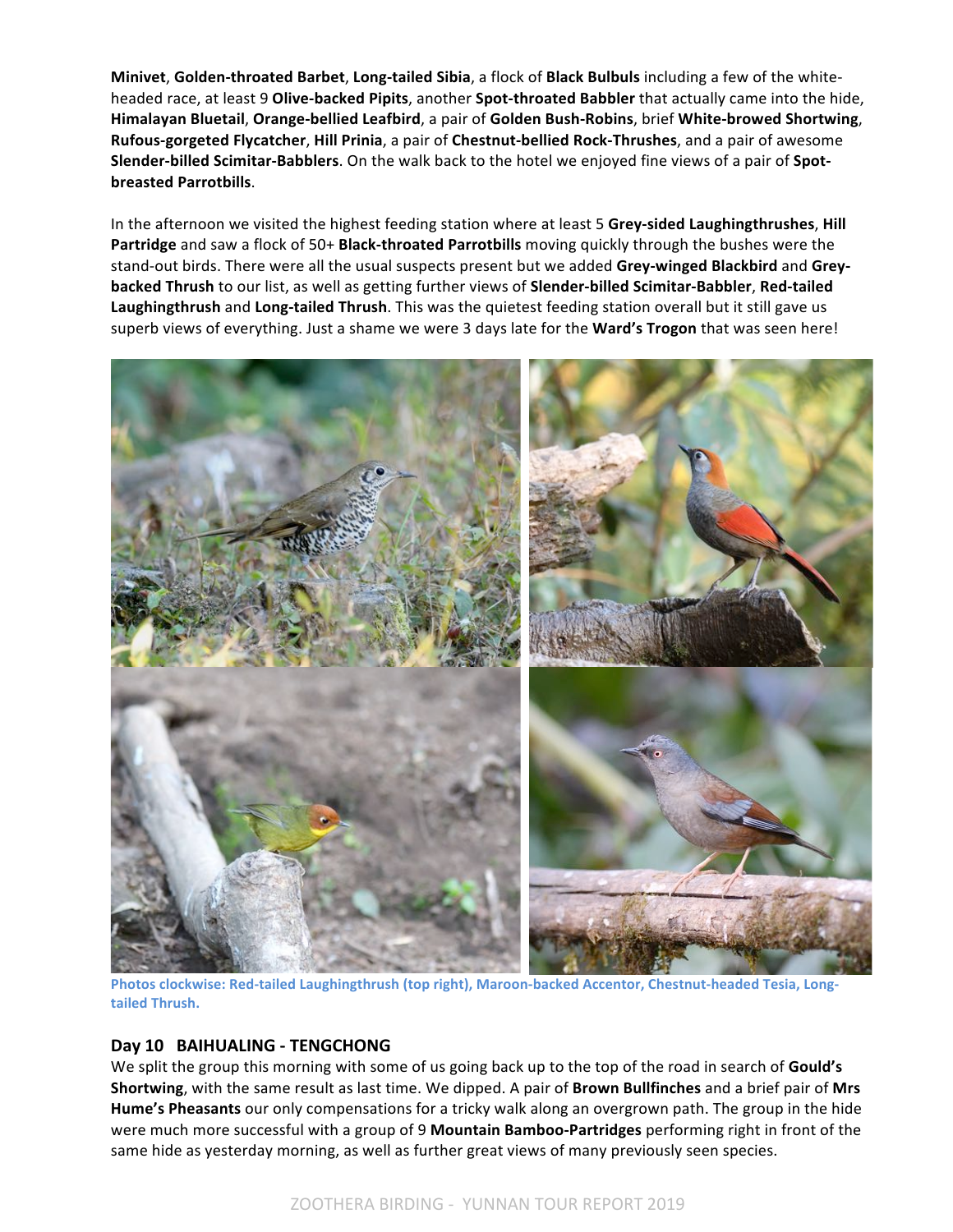After lunch we had to pack up and leave this wonderful are and drove 3 hours to the city of Tengchong where we enjoyed another fine hotel and more great food.

# Day 11 LAIFENGSHAN - NABANG

We birded the forested mountain of Laifengshan all morning, a good area right on the edge of Tengchong and we found it to be quite productive. It is rather popular with the locals for their early morning walk and the habitat is a little more like parkland and manicured gardens on the lower slopes and as a result we didn't see too much to begin with. Walking up the paved road to the temple at the top of the mountain we got into much better habitat and found **Rufous-bellied Woodpecker**, the hoped for **Slender-billed Oriole**, Large Hawk-Cuckoo, a pair of Bar-tailed Treecreepers, Black-breasted Thrush, a singing Davison's Leaf **Warbler, Blyth's Shrike-Babbler, Grey-winged Blackbird and a bunch of common species. At the top a few** of the group got on to White-browed Piculet, whilst Darjeeling Woodpecker showed well and there were further views of the oriole. A flock of approx. 70+ Tibetan Serins were making quite a noise up here, and there was also **Fire-tailed Sunbird** and **Bay Woodpecker** as well. We came across a photo blind and feeding station up here that was a surprise and lots of birds were coming down to the pool to drink and bathe such as **Red-billed Leiothrix**, **White-tailed Robin**, all 3 minlas, **Mountain Bulbul**, **Maroon-backed Accentor** and even some Tibetan Serins. At 1pm we left on the drive to our next base at Nabang and the most basic hotel of the entire tour. It's the only hotel in the small town and was really dilapidated but had a hot shower and I found the bed to be quite comfortable. A restaurant just a few door up the street served us a pretty decent meal and there were cold beers too. What more do you need?!



**Tibetan Serin, Mountain Bulbul, Yunnan Fulvetta and Black-breasted Thrush** 

# Day 12 NABANG

We birded the forest near Nabang all day and found a number of interesting birds... We spent most of the day checking out areas of extensive bamboo and near one such patch we found a group of 4 Wedge-tailed **Green-Pigeons** and a couple of exquisite Pin-tailed Green-Pigeons, but best of all was a group of Black-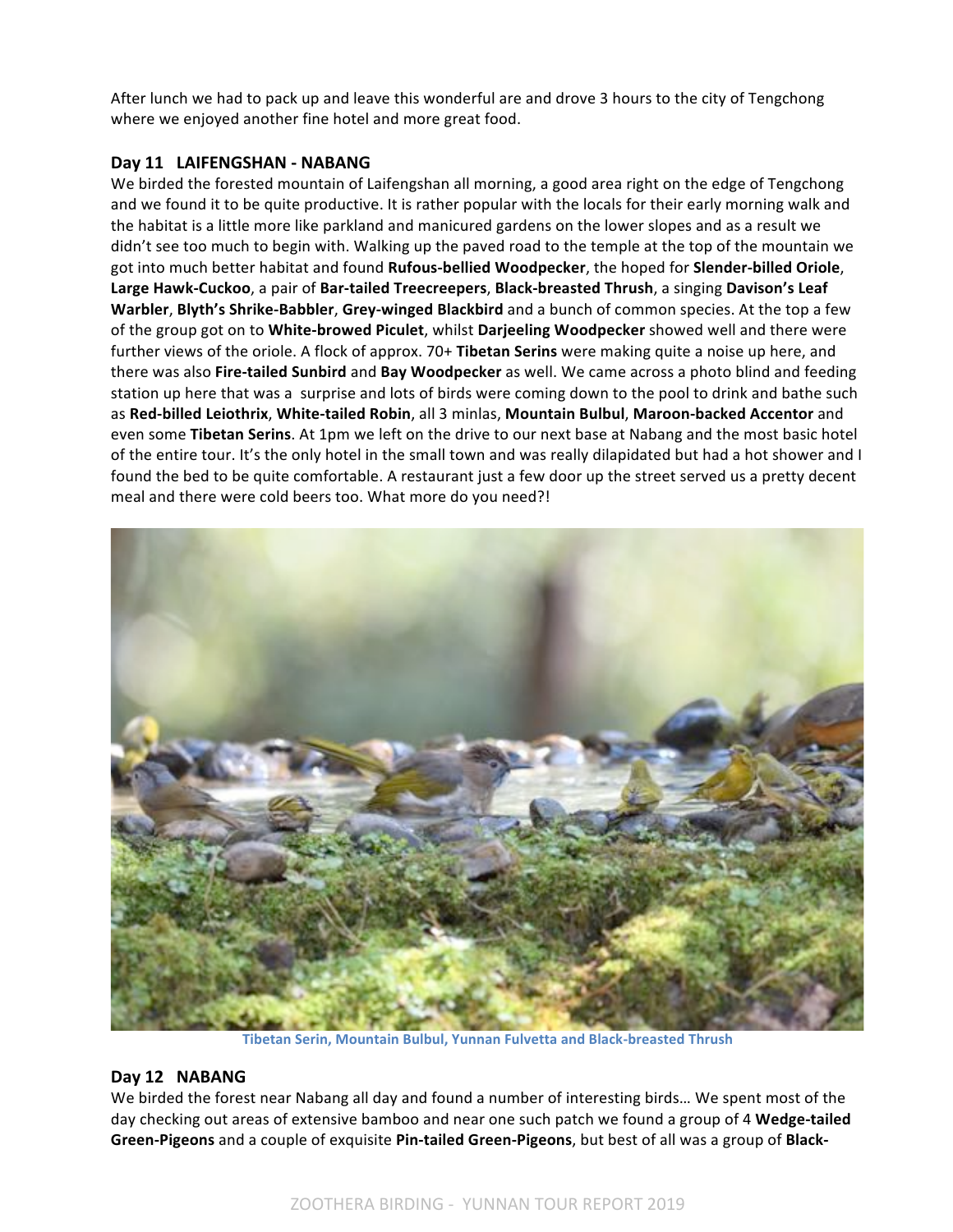**headed Shrike-Babblers** and a **Spotted Elachura**. Along the road a flock of 7 **Red-billed Scimitar-Babblers** held at least 1 **Coral-billed Scimitar-Babbler** and a single **Rufous-backed Sibia**. Later on a **Stripe-breasted Woodpecker** put in an appearance, whilst a clearing below the rod held a few White-browed **Laughingthrushes**. Other birds seen included **Bar-winged Flycatcher-Shrike**, **Black-winged Cuckooshrike**, **White-bellied Erpornis**, **Maroon Oriole**, **Hair-crested** and **Greater Racket-tailed Drongo**, **Black-crested Bulbul, Puff-throated Babbler**, and several **Slaty-backed Forktails**, It was yet another beautiful sunny day and that encouraged a few raptors to show themselves and we saw Crested Serpent Eagle, Oriental Honey **Buzzard**, **Eastern Buzzard** and **Crested Goshawk**.

Lunch in the nearby town was enlivened by a singing **Striated Grassbird** and a **River Lapwing** patrolling the stream before we returned to the forest. The afternoon was slow but we did find a **Blue-bearded Bee-eater**, **Blyth's Leaf Warbler**, a flock of Striated Yuhinas, Golden Babbler, and a large flock of Silver-eared Mesia. In the evening we tried for **Hodgson's Frogmouth** in vain.

# Day 13 **NABANG**

We birded a different area for most of the day and enjoyed a number of really good sightings. Around the area where the bus was parked Mountain Tailorbirds were calling and a male Hill Blue Flycatcher was

spotted by David. The trail we followed wound its way up the hill and we found ourselves in **Streaked Spiderhunter** heaven, with literally dozens being seen! A perched **Mountain Imperial-Pigeon** was nice but most of the birds we were seeing were all pretty common, however our discovery of a recently established photo hide and feeding station in the forest proved to be a godsend. For the first half an hour there was nothing but all of a sudden birds began to arrive with the first of 3 different male **White-tailed Robins**. This was followed by a pair of Large **Niltavas, Rufous-faced** and Marten's **Warblers**, male Little Pied Flycatcher, female **Snowy-browed Flycatcher**, male Himalayan Bluetail, a pair of Velvet**fronted Nuthatches**, female **White-tailed Robin**,

**Puff-throated Babbler**, a pair of White-crowned



**White-crowned Forktail** 

**Forktails** were amazing to see so close, and both Grey-bellied Tesia and Pygmy Cupwing skulked just a few metres away in front of us but were tricky to see well. And there was also a White-crested Laughingthrush skulking in the background but it never came in to the feeding station.

After a few hours here we walked further uphill and found **Red-headed Trogon** and a group of **Red-billed Scimitar-Babblers**, whilst around the next bend there was a group of 7 White-hooded Babblers showing well in an extensive stand of bamboo. All of a sudden some **Rufous-headed Parrotbills** appeared briefly, but not long enough for us to i.d them for sure. We spent a while looking for them again and heard **Long-tailed Broadbill** and **Streaked Wren-Babbler** in the process.

After lunch and a flock of Pin-striped Tit-Babblers we walked downhill and found a small group of Rufous**headed Parrotbills** that showed briefly, as well as a flock of Striated Yuhinas, Hair-crested and Bronzed **Drongos**, **Pin-tailed** and **Wedge-tailed Green-Pigeons**, **White-browed Piculet**, **Yellow-bellied Warbler**, **Black-winged Cuckooshrike**, and best of all a **Pale-headed Woodpecker** that fortunately John managed to photograph. An **Asian Emerald Dove** was on the track as we drove back to the hotel.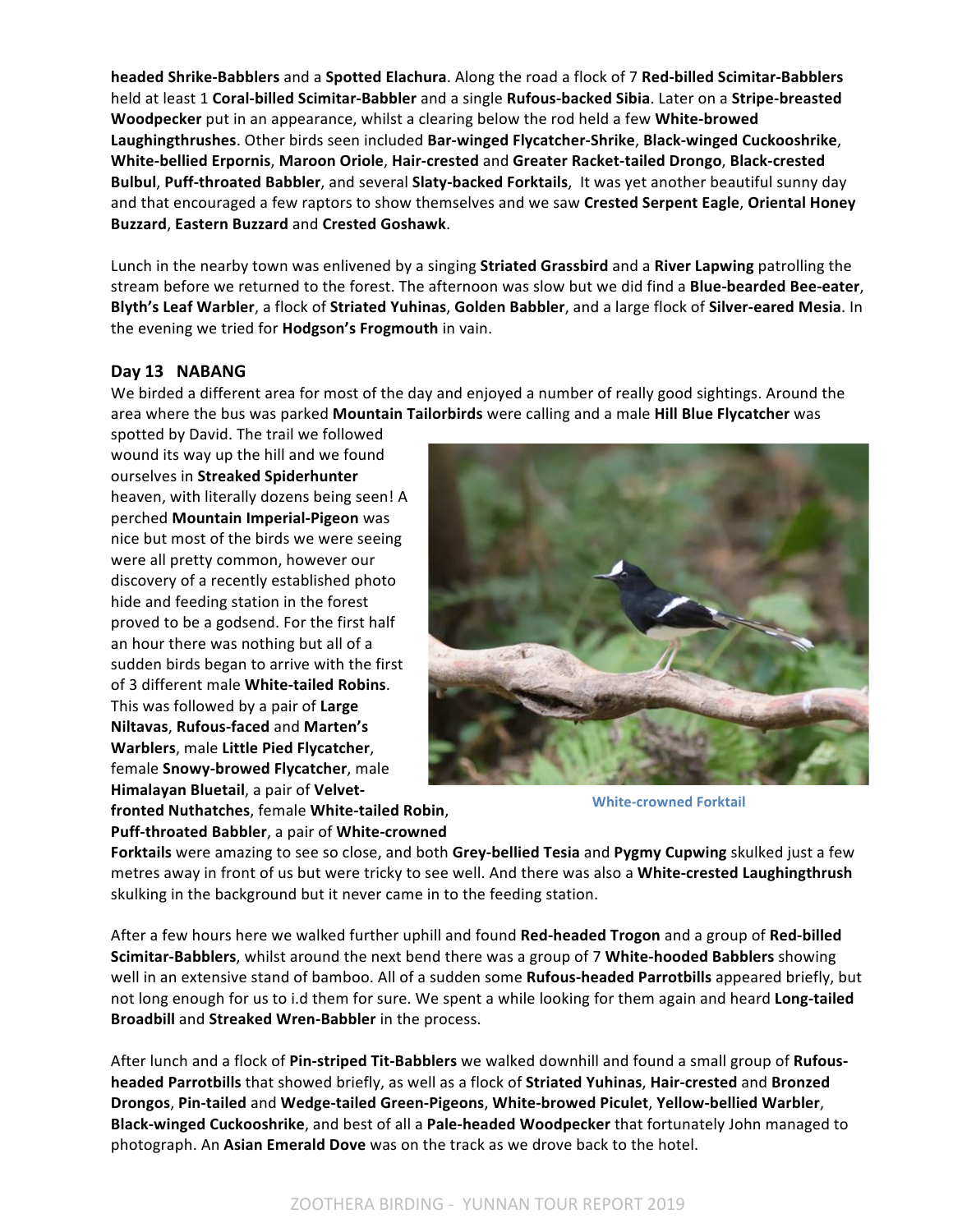# Day 14 NABANG - RUILI

Following another abortive attempt for **Hodgson's Frogmouth** pre-dawn we got the ball rolling with a flyover Jerdon's Baza, followed by displaying Crested Goshawk, with the distinctive white undertail coverts fluffed up across the rump. At a huge stand of bamboo we had **Bay Woodpecker, Red-headed Trogon, Bluethroated Barbet**, lots of **Hair-crested Drongos**, **Scarlet Minivet**, **Lesser Racket-tailed Drongo**, **Asian House Martin, Yellow-bellied Warbler**, a heard only **Broad-billed Warbler**, and a Mountain Tailorbird. Moving on we had **Stripe-breasted Woodpecker** in a flock consisting of **Black-headed** and **Blyth's Shrike-Babblers** and **Rufous-backed Sibias**, with some Ashy Woodswallows nearby. Also seen were Crested Finchbill, Grey **Treepie**, and other commoner species.

Driving to our next destination of Ruili we stopped on a ridge and found a flock of Grey-breasted Prinias, **Hill Prinia, Red-whiskered Bulbul, Eastern Buzzard, and a Little Bunting before reaching our next decent** hotel and enjoying the best meal of the trip.

# Day 15 MOLI RAINFOREST PARK – RUILI RESERVOIR

We visited the delightful Moli Rainforest Park notching up a decent run of good sightings. Our main quarry was **Streaked Wren-Babbler**, which showed on several occasions at close range giving everyone excellent views. Kristian also pulled the proverbial 'rabbit out of the hat' with a cracking Dark-sided Thrush quietly feeding on a leaf-covered slope. A flock of Red-billed Scimitar-Babblers and White-hooded Babblers also held a few Pale-billed and Rufous-headed Parrotbills but they were a little distant at the top of a slope. There was also 4 species of forktail: **Spotted, Little, Slaty-backed** and **White-crowned**, as well as Eastern **Crowned Warbler**, **White-tailed Robin**, lots of **White-throated Bulbuls**, **Rufous-bellied Niltava**, a pair of **Red-headed Trogons** and we had a couple great views of a displaying **Slaty-bellied Tesia** as well.

We had lunch at one of the restaurants here before checking out the flowering tree we saw on our walk in to the park where Grey Sibia (for some), Blue-bearded Bee-eater, Slender-billed Oriole, Long-tailed Sibia, **Maroon Oriole**, and numerous Streaked Spiderhunters were seen.

After lunch we paid a visit to Ruili Reservoir, arriving about 4pm. It was still hot but walking alongside the water we found a flock of approx. 30 **Rufous-necked Laughingthrushes** going about their business in the dense secondary growth. A Burmese Shrike was much appreciated and there was also Common lora, a group of 3 Rufous Woodpeckers, Striated Grassbird, Greenish Warbler, Verditer and female Slaty-blue Flycatcher. Out on the water were quite a few Indian Spot-billed Ducks, a few Mandarins, Little Grebe and both Great and Little Cormorants – the latter species is quite hard to get in China. And that was our day.

# DAY 16 NANJINGLI RIDGE

Our last morning's birding was pretty quiet and mainly comprised seeing a wide range of species already on our lists. Our proposed birding spot was overrun with a film crew shooting a local tv show so we had to drive a few kilometres further along the road from where we spent the remainder of the morning ambling slowly. 

We added **Himalayan Swiftlet, Brown-flanked Bush-Warbler** and Common Rosefinch to our list, although we enjoyed a fine time with a group of Red-billed Scimitar-Babblers and a couple of Rufous-headed Parrotbills feeding close to the road. We also saw Blyth's and Black-headed Shrike-Babblers, Cook's Swift, **White-browed Laughingthrush**, **Olive-backed Pipit**, **Rufous-backed Sibia**, **Davison's Leaf Warbler**, **Yellowbellied Warbler**, **Crested Finchbill**, **Ashy** and **Mountain Bulbuls**, **Black-winged Cuckooshrike**, and a **Great Barbet**. After lunch back in town we drove to the airport and took an evening flight to Kunming where we spent our last night at an airport hotel and finished off a great tour with a few beers.

Nick Bray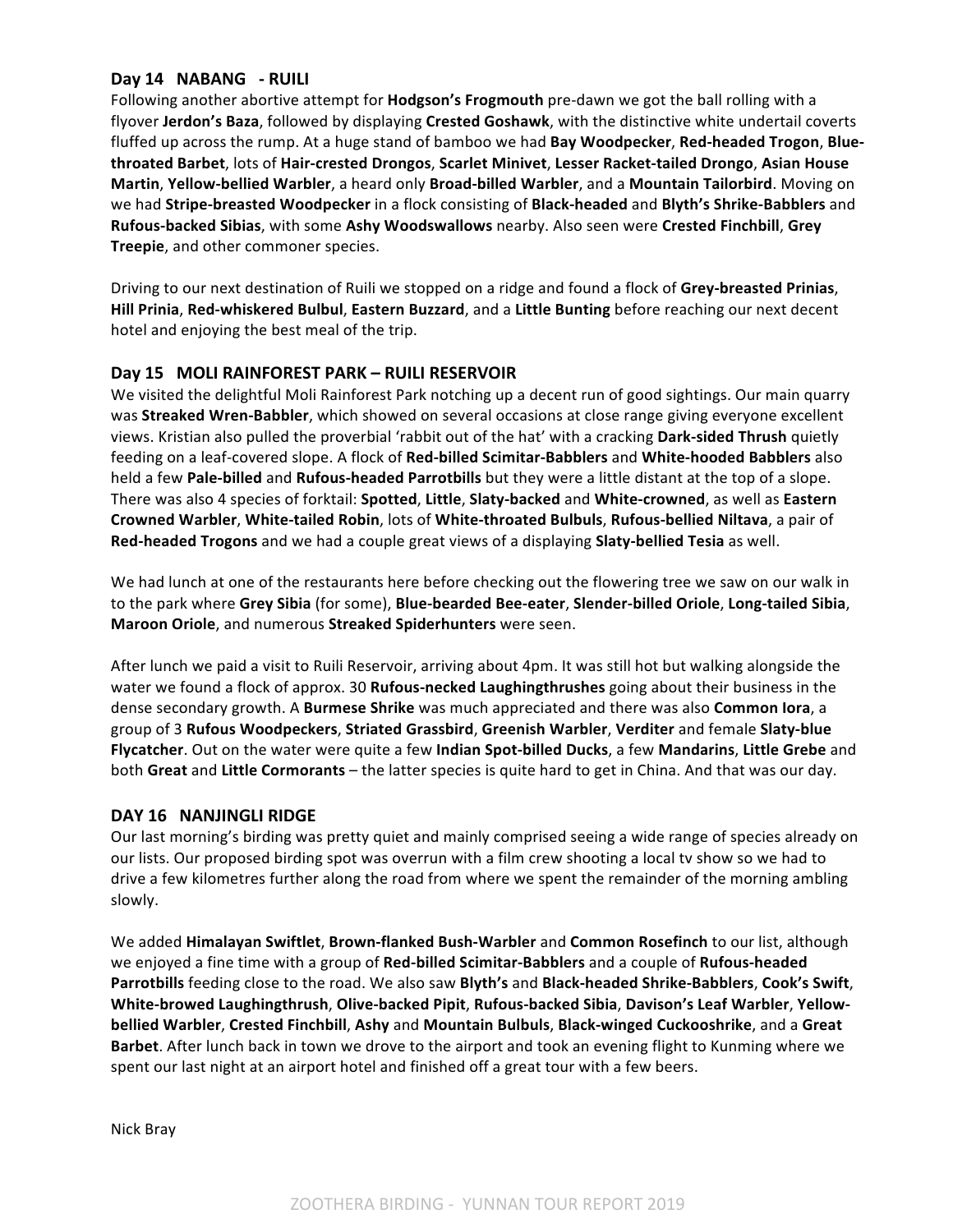

Photos clockwise: Golden Bush Robin (top right), Red-billed Scimitar-Babbler, Hill Partridge, Streaked Wren-Babbler, **Manipur Fulvetta, Slender-billed Scimitar-Babbler.**

All photos in this report are copyright Nick Bray/Zoothera Birding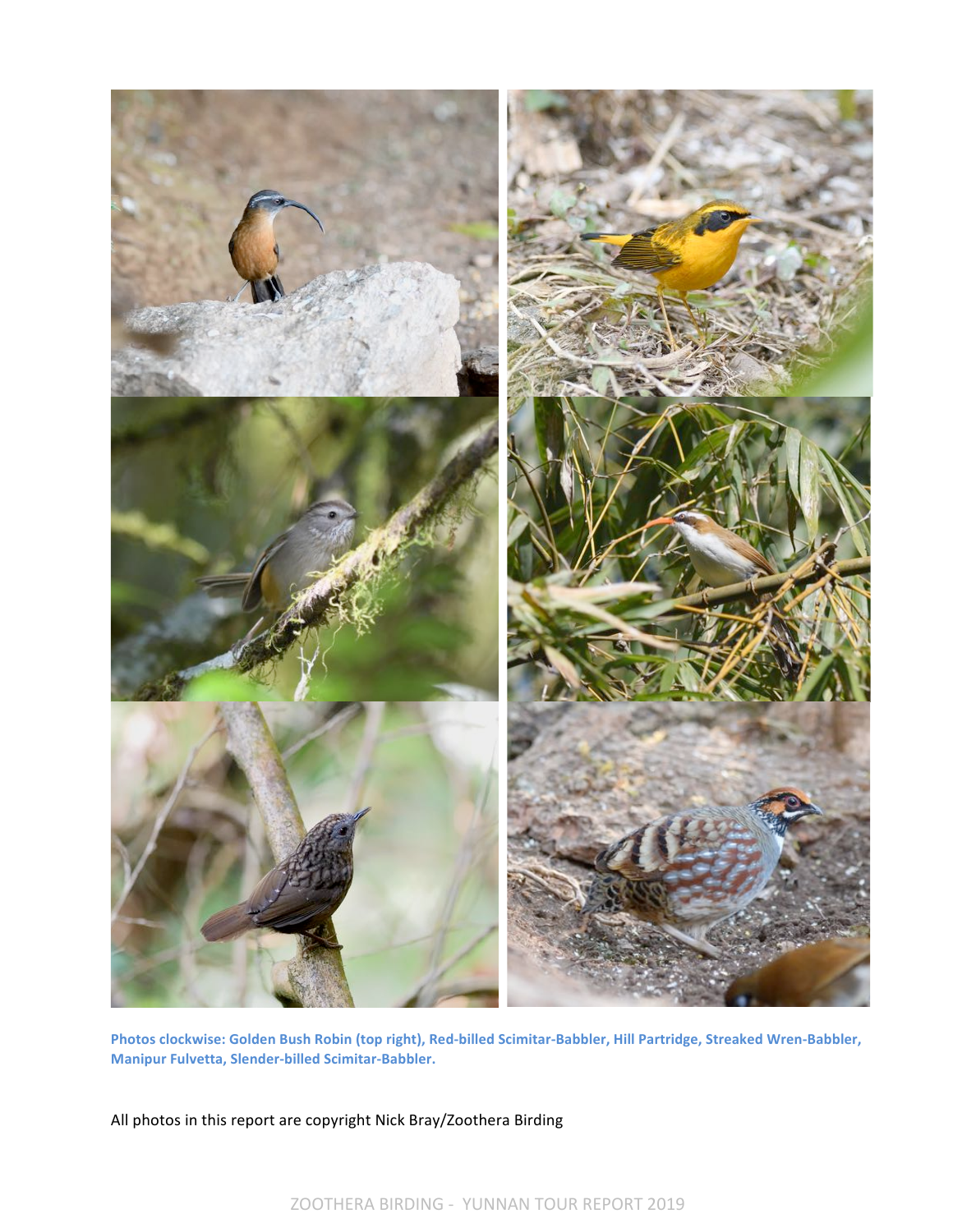# **SYSTEMATIC LIST – YUNNAN JANUARY/FEBRUARY 2019**

#### **ANSERIFORMES: Anatidae**

Bar-headed Goose *Anser indicus* Greylag Goose **Anser anser Anser anser** Taiga Bean Goose **Anser fabalis Anser fabalis** Greater White-fronted Goose **Anser albifrons** *Anser albifrons* Ruddy Shelduck *Tadorna ferruginea* Garganey **Garganey Spatula** querquedula Northern Shoveler *Spatula clypeata* Gadwall **Gadwall Gadwall Gadwall Gadwall Mareca** strepera Eurasian Wigeon *Mareca penelope* Indian Spot-billed Duck *Anas poecilorhyncha* Mallard **Anas platyrhynchos Anas platyrhynchos** *Anas platyrhynchos* **Northern Pintail** *Anas acuta* Red-crested Pochard **Netta** rufina Common Pochard **Aythya** ferina Ferruginous Duck *Aythya nyroca* **Mandarin Duck** *Aix galericulata* Tufted Duck *Aythya fuligula* Common Merganser *Mergus merganser* 

#### **GALLIFORMES: Phasianidae**

Hill Partridge **Arborophila** torqueola Rufous-throated Partridge *Arborophila rufogularis Arborophila rufogularis* Mountain Bamboo Partridge *Bambusicola fytchii* Kalij Pheasant *Lophura leucomelanos* Mrs. Hume's Pheasant **Syrmaticus** humiae **Syrmaticus** humiae

#### **PODICIPEDIFORMES: Podicipedidae** Little Grebe *Tachybaptus ruficollis*

**PELECANIFORMES: Ardeidae**

Chinese Pond Heron *Ardeola bacchus* Eastern Cattle Egret **Bubulcus** *Bubulcus coromandus Bubulcus coromandus* Grey Heron *Ardea cinerea* Great Egret **Ardea** alba Little Egret **Egretta** garzetta

**SULIFORMES: Phalacrocoracidae** Little Cormorant **Microcarbo** niger

#### **ACCIPITRIFORMES: Accipitridae**

Black-winged Kite **Elanus** caeruleus Crested Honey Buzzard *Pernis ptilorhynchus* Jerdon's Baza *Aviceda jerdoni* Himalayan Vulture *Gyps himalayensis* Crested Serpent Eagle **Spilornis** *Crested Serpent Eagle* **Spilornis** *Cheela* Mountain Hawk-Eagle *Nisaetus nipalensis* Black Eagle **Internal Community Ictinaetus** malaiensis

Great Cormorant *Phalacrocorax carbo*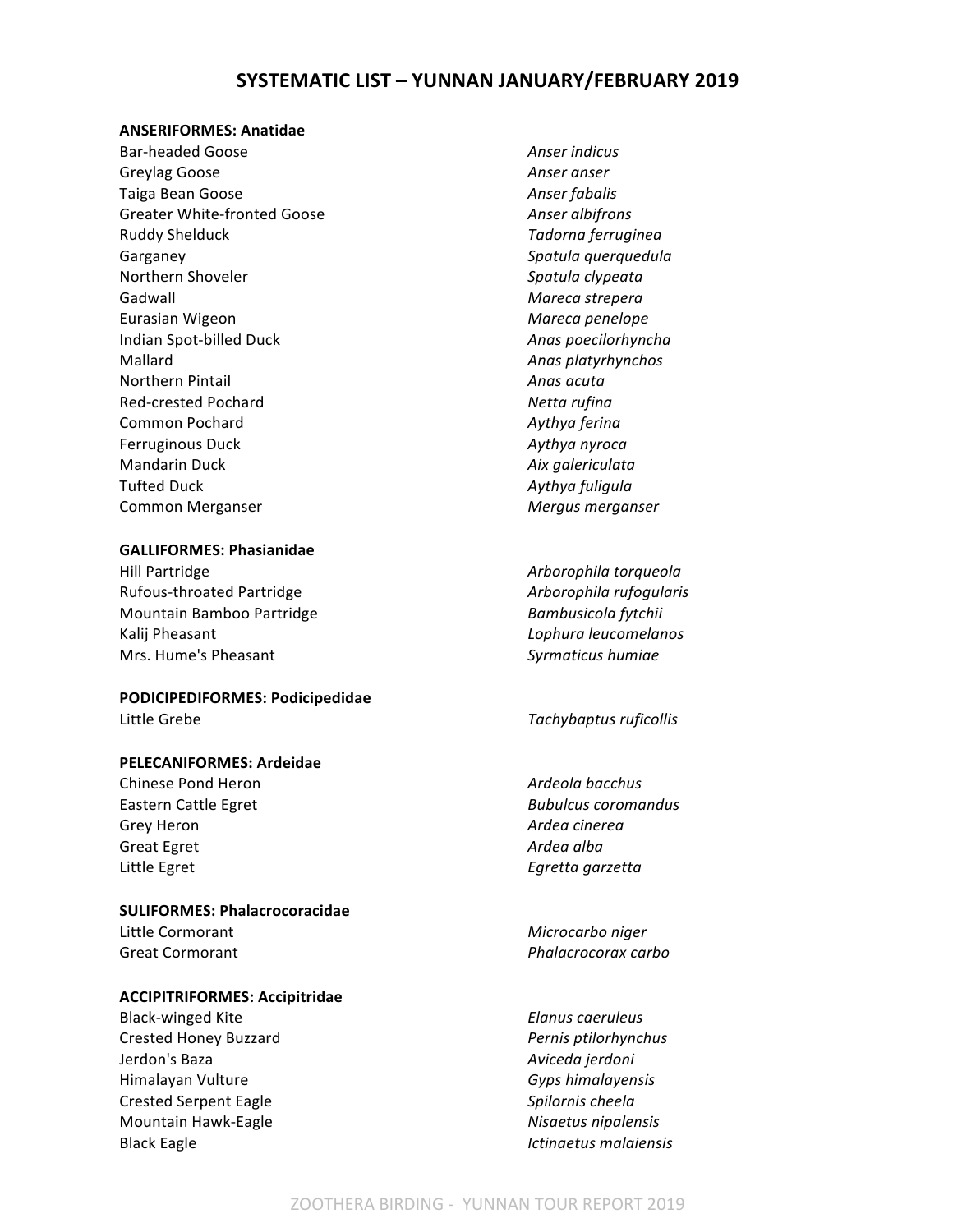Crested Goshawk *Accipiter trivirgatus* **Eurasian Sparrowhawk Accipiter nisus** *Accipiter nisus* Eastern Marsh Harrier **Circus** Spilonotus Black Kite **Milion Community Community** *Milvus migrans lineatus Milvus migrans lineatus* Eastern Buzzard **Buteo** *Buteo japonicus* **Buteo** *Buteo japonicus* Himalayan Buzzard *Buteo burmanicus*

#### **GRUIFORMES: Rallidae**

Ruddy-breasted Crake *Porzana fusca* Grey-headed Swamphen *Porphyrio poliocephalus* Common Moorhen **Gallinula** chloropus **Gallinula** chloropus **Eurasian Coot** *Fulica atra* 

# **GRUIFORMES: Gruidae**

**Common Crane Grus** grus

#### **CHARADRIIFORMES: Charadriidae**

Northern Lapwing *Vanellus vanellus* River Lapwing *Vanellus duvaucelii* Grey-headed Lapwing *Vanellus cinereus* 

#### **CHARADRIIFORMES: Scolopacidae**

Common Snipe **Gallinago** *Gallinago gallinago* **Common Sandpiper** *Actitis hypoleucos Actitis hypoleucos* Green Sandpiper *Tringa ochropus Tringa ochropus* 

### **CHARADRIIFORMES: Laridae**

Brown-headed Gull **Chronnell Chronnell Chronnell Chronnell** Chroicocephalus brunnicephalus

#### **COLUMBIFORMES: Columbidae**

Rock Dove **Columba** livia Oriental Turtle Dove *Streptopelia orientalis* Spotted Dove *Spilopelia chinensis* Barred Cuckoo-Dove *Macropygia unchall* Common Emerald Dove **Chalcophaps** indica Pin-tailed Green Pigeon *Treron apicauda* Wedge-tailed Green Pigeon *Treron sphenurus* Green Imperial Pigeon *Ducula aenea* Mountain Imperial Pigeon *Ducula badia* 

#### **CUCULIFORMES: Cuculidae**

#### **STRIGIFORMES: Strigidae**

Mountain Scops Owl (H) *Otus spilocephalus* Collared Scops Owl (H) *Otus lettia* Himalayan Owl *Strix nivicolum* Collared Owlet *Glaucidium brodiei* Asian Barred Owlet *Glaucidium cuculoides*

White-breasted Waterhen **Amaurornis** phoenicurus **Amaurornis** phoenicurus

Black-headed Gull **Chroicocephalus ridibundus** 

#### Large Hawk-Cuckoo *Hierococcyx sparverioides*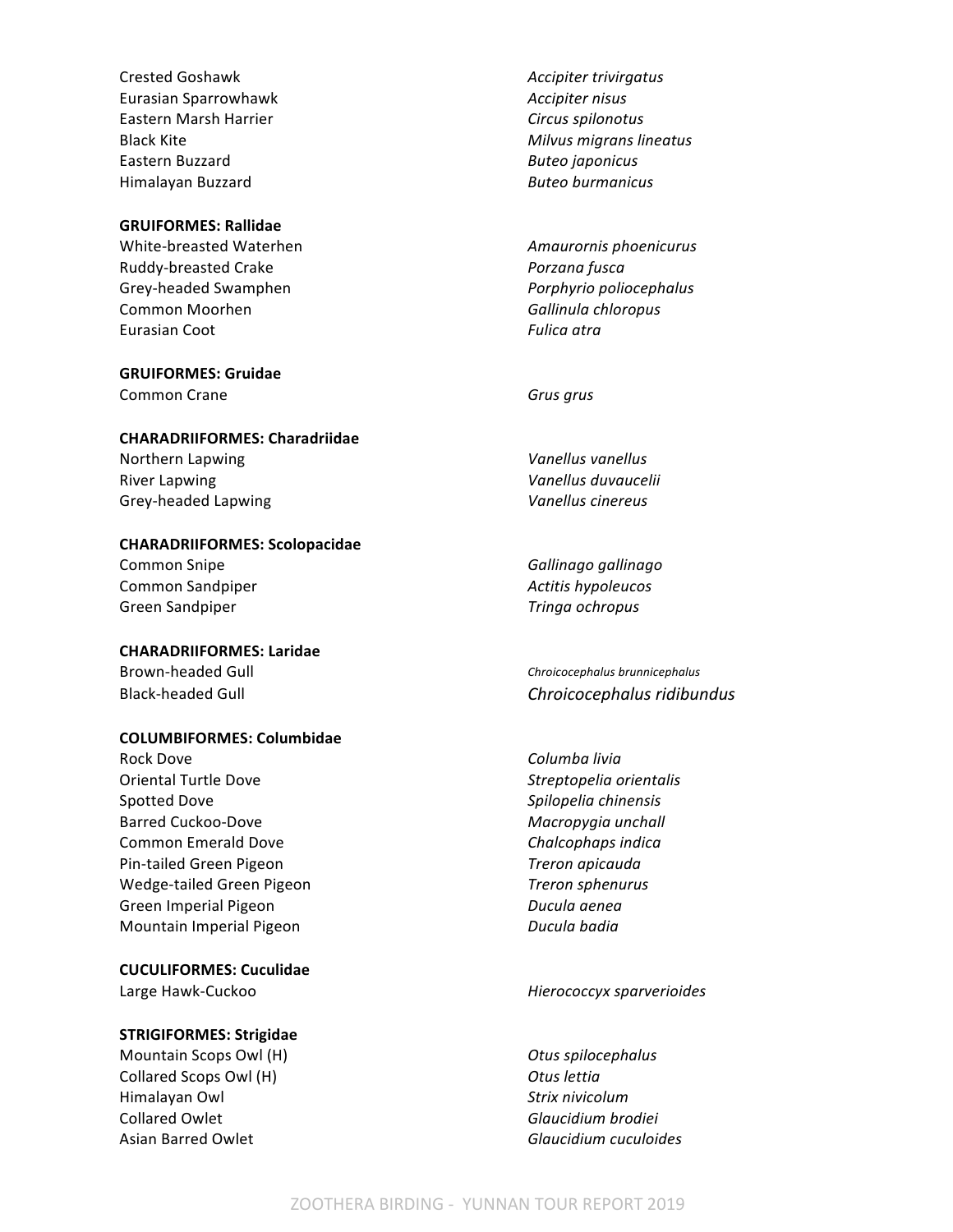# **APODIFORMES: Apodidae** Himalayan Swiftlet *Aerodramus brevirostris* Cook's Swift **Apus** cooki House Swift **Apus** nipalensis

**TROGONIFORMES: Trogonidae** Red-headed Trogon *Harpactes erythrocephalus* 

**CORACIIFORMES: Coraciidae Indian Roller Coracias benghalensis Coracias benghalensis** 

**CORACIIFORMES: Alcedinidae** White-throated Kingfisher *Halcyon smyrnensis* **Common Kingfisher** *Alcedo atthis* 

**CORACIIFORMES: Meropidae** Blue-bearded Bee-eater *Nyctyornis athertoni* 

**BUCEROTIFORMES: Upupidae** Eurasian Hoopoe (H) **Internal Contract Contract Contract Contract Contract Contract Contract Contract Contract Contract Contract Contract Contract Contract Contract Contract Contract Contract Contract Contract Contract Con** 

**PICIFORMES: Megalaimidae**

Golden-throated Barbet *Psilopogon franklinii* Blue-throated Barbet *Psilopogon asiaticus*

#### **PICIFORMES: Picidae**

Speckled Piculet (H) *Picumnus innominatus Picumnus innominatus* White-browed Piculet *Sasia ochracea* Grey-capped Woodpecker *Yungipicus canicapillus* Crimson-breasted Woodpecker *Dryobates cathpharius* Rufous-bellied Woodpecker *Dendrocopos hyperythrus* Stripe-breasted Woodpecker **Dendrocopos** atratus Darjeeling Woodpecker *Dendrocopos darjellensis* Great Spotted Woodpecker **Dendrocopos** major Greater Yellownape *Chrysophlegma flavinucha* Greater Flameback (H) **Chrysocolaptes** guttacristatus chrysocolaptes guttacristatus Pale-headed Woodpecker **Figure 2018 Gecinulus** grantia Bay Woodpecker **Blythipicus** pyrrhotis Rufous Woodpecker **Micropternus** brachyurus **Micropternus** brachyurus

**FALCONIFORMES: Falconidae** 

Eurasian Hobby *Falco subbuteo* Peregrine Falcon *Falco Falco Falco Falco Falco Falco Falco Falco Falco Falco Falco Falco Falco Falco Falco Falco Falco Falco Falco Falco Falco Falco Falco Falco Falco Fa* 

**PSITTACIFORMES: Psittaculidae**

Grey-headed (Finsch's) Parakeet *Psittacula finschii* 

Great Barbet *Psilopogon virens* Coppersmith Barbet *Psilopogon haemacephalus*

Common Kestrel *Falco tinnunculus*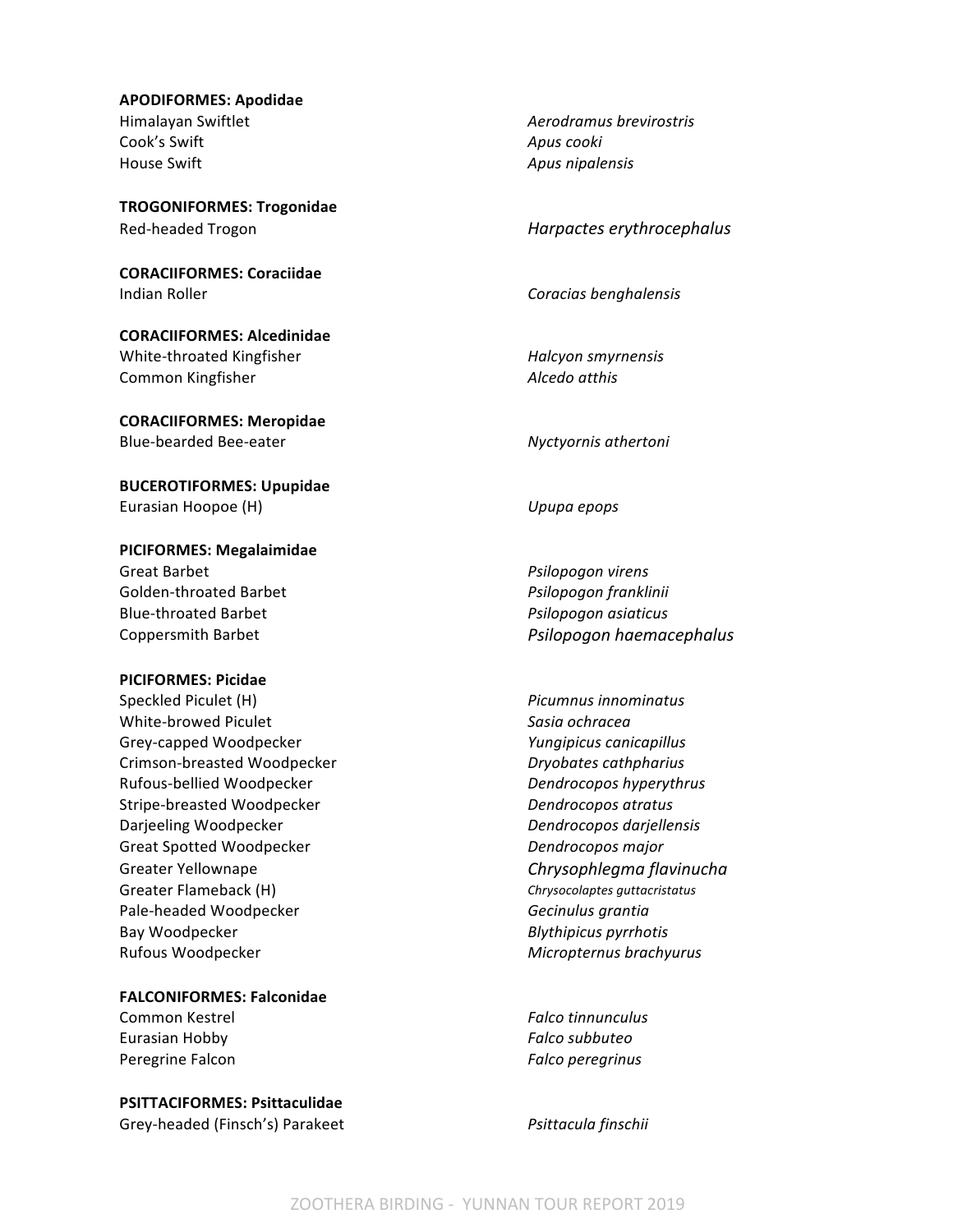| <b>PASSERIFORMES: Eurylaimidae</b>  |                                 |
|-------------------------------------|---------------------------------|
| Long-tailed Broadbill (H)           | Psarisomus dalhousiae           |
| <b>PASSERIFORMES: Vangidae</b>      |                                 |
| Bar-winged Flycatcher-shrike        | Hemipus picatus                 |
| <b>PASSERIFORMES: Artamidae</b>     |                                 |
| Ashy Woodswallow                    | Artamus fuscus                  |
| <b>PASSERIFORMES: Aegithinidae</b>  |                                 |
| Common lora                         | Aegithina tiphia                |
| <b>PASSERIFORMES: Campephagidae</b> |                                 |
| Grey-chinned Minivet                | Pericrocotus solaris            |
| Short-billed Minivet                | Pericrocotus brevirostris       |
| Long-tailed Minivet                 | Pericrocotus ethologus          |
| <b>Scarlet Minivet</b>              | Pericrocotus speciosus          |
| Large Cuckooshrike (H)              | Coracina macei                  |
| <b>Black-winged Cuckooshrike</b>    | Lalage melaschistos             |
| <b>PASSERIFORMES: Laniidae</b>      |                                 |
| <b>Burmese Shrike</b>               | Lanius collurioides             |
| Long-tailed Shrike                  | Lanius schach                   |
| Grey-backed Shrike                  | Lanius tephronotus              |
| <b>PASSERIFORMES: Vireonidae</b>    |                                 |
| White-bellied Erpornis              | Erpornis zantholeuca            |
| Black-headed Shrike-babbler         | Pteruthius rufiventer           |
| Blyth's Shrike-babbler              | Pteruthius aeralatus            |
| <b>PASSERIFORMES: Oriolidae</b>     |                                 |
| Slender-billed Oriole               | Oriolus tenuirostris            |
| Maroon Oriole                       | Oriolus traillii                |
| <b>PASSERIFORMES: Dicruridae</b>    |                                 |
| <b>Black Drongo</b>                 | Dicrurus macrocercus            |
| Ashy Drongo                         | Dicrurus leucophaeus            |
| <b>Bronzed Drongo</b>               | Dicrurus aeneus                 |
| Lesser Racket-tailed Drongo         | Dicrurus remifer                |
| Hair-crested Drongo                 | Dicrurus hottentottus           |
| Greater Racket-tailed Drongo        | Dicrurus paradiseus             |
| <b>PASSERIFORMES: Rhipiduridae</b>  |                                 |
| White-throated Fantail              | Rhipidura albicollis            |
| <b>PASSERIFORMES: Corvidae</b>      |                                 |
| Eurasian Jay                        | Garrulus glandarius             |
| Red-billed Blue Magpie              | Urocissa erythroryncha          |
| Spotted Nutcracker                  | Nucifraga caryocatactes macella |

Grey Treepie *Dendrocitta formosae* 

Oriental Magpie *Pica serica*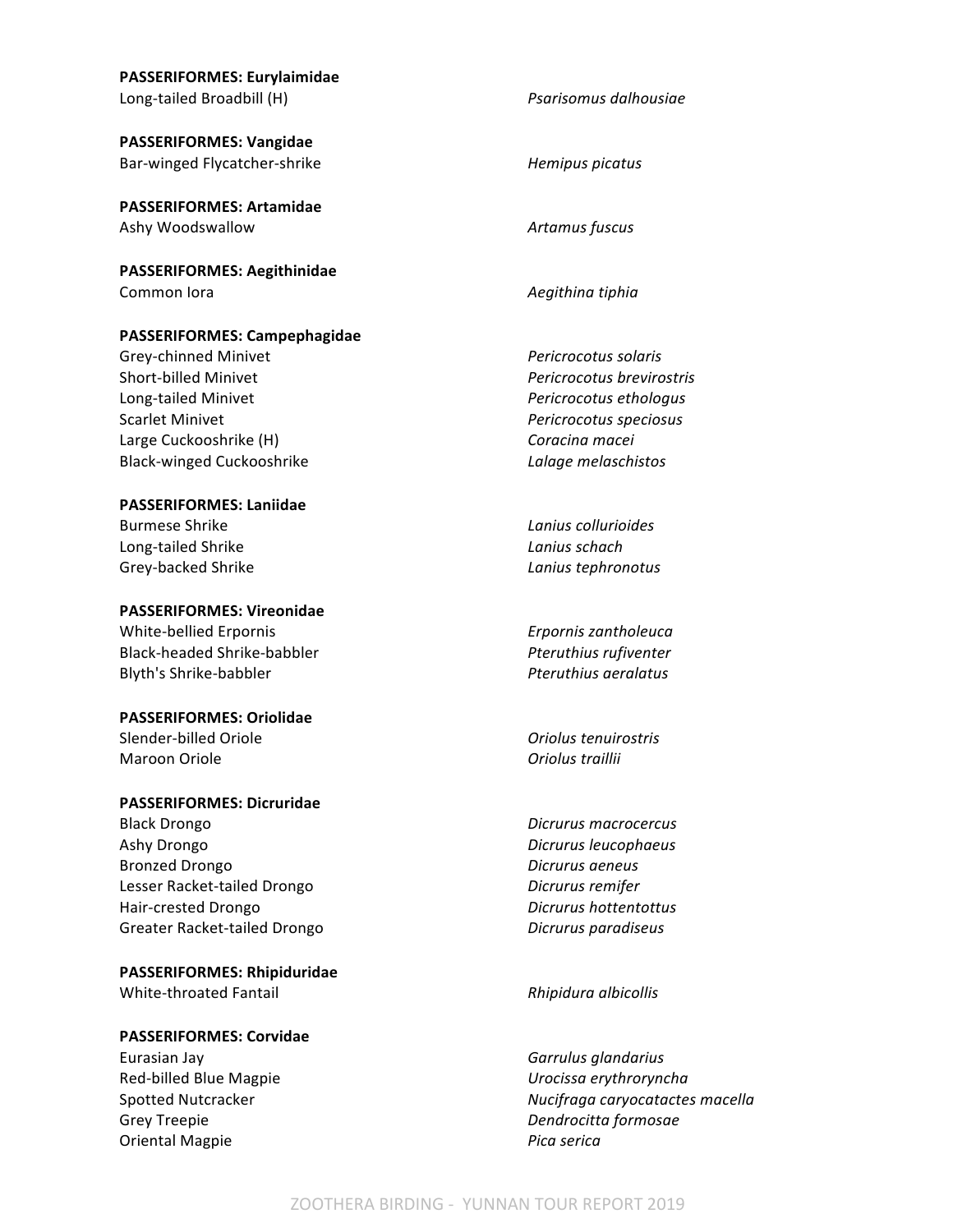Eastern Jungle Crow **Corvus** *Corvus levaillantii* **Corvus** *Corvus levaillantii* 

#### **PASSERIFORMES: Stenostiridae**

Yellow-bellied Fantail *Chelidorhynx hypoxanthus* Grey-headed Canary-flycatcher *Culicicapa ceylonensis* 

#### **PASSERIFORMES: Paridae**

Yellow-browed Tit *Sylviparus modestus* **Coal Tit** *Periparus ater* Japanese Tit *Parus minor* Green-backed Tit *Parus monticolus* 

#### **PASSERIFORMES: Pycnonotidae**

Crested Finchbill *Spizixos canifrons* Black-crested Bulbul *Pycnonotus flaviventris* Red-whiskered Bulbul *Pycnonotus jocosus* Red-vented Bulbul *Pycnonotus cafer* Sooty-headed Bulbul *Pycnonotus aurigaster* Flavescent Bulbul *Pycnonotus flavescens* White-throated Bulbul *Alophoixus flaveolus* Grey-eyed Bulbul *Iole propinqua* Mountain Bulbul *Ixos mcclellandii* Ashy Bulbul *Hemixos flavala* 

#### **PASSERIFORMES: Hirundinidae**

Sand Martin *Riparia riparia Riparia riparia* Barn Swallow **Allow Hirundo** rustica Asian House Martin *Delichon dasypus* Nepal House Martin *Delichon nipalense* Red-rumped Swallow **CECT AND REDUCE CONSTRUSTED SWALLON** Cecropis daurica Striated Swallow **CEC 1988** Striated Swallow **CEC 1988** Cecropis striolata

#### **PASSERIFORMES: Pnoepygidae**

Scaly-breasted Cupwing (H) example a proportional proportional proportional proportional proportional proportion of  $P$ 

#### **PASSERIFORMES: Cettiidae**

Yellow-bellied Warbler *Abroscopus superciliaris* Rufous-faced Warbler **Abroscopus** albogularis Black-faced Warbler *Abroscopus schisticeps* Mountain Tailorbird *Phyllergates cucullatus* Broad-billed Warbler (H) **Tickellia** hodgsoni Brown-flanked Bush Warbler **Horornis** *Horornis fortipes* Grey-bellied Tesia *Tesia cyaniventer* Slaty-bellied Tesia *Tesia olivea* Chestnut-headed Tesia *Cettia castaneocoronata*

Large-billed Crow **Corvus** macrorhynchos

Black-bibbed Tit *Poecile hypermelaenus* Yellow-cheeked Tit *Machlolophus spilonotus*

Brown-breasted Bulbul *Pycnonotus xanthorrhous* Black Bulbul *Hypsipetes leucocephalus stresemanni*

Eurasian Crag Martin *Ptyonoprogne rupestris*

Pygmy Cupwing **Prophetical Contract Contract Contract Contract Contract Contract Contract Prophetic Contract Contract Contract Prophetic Contract Contract Contract Contract Contract Contract Contract Contract Contract Cont**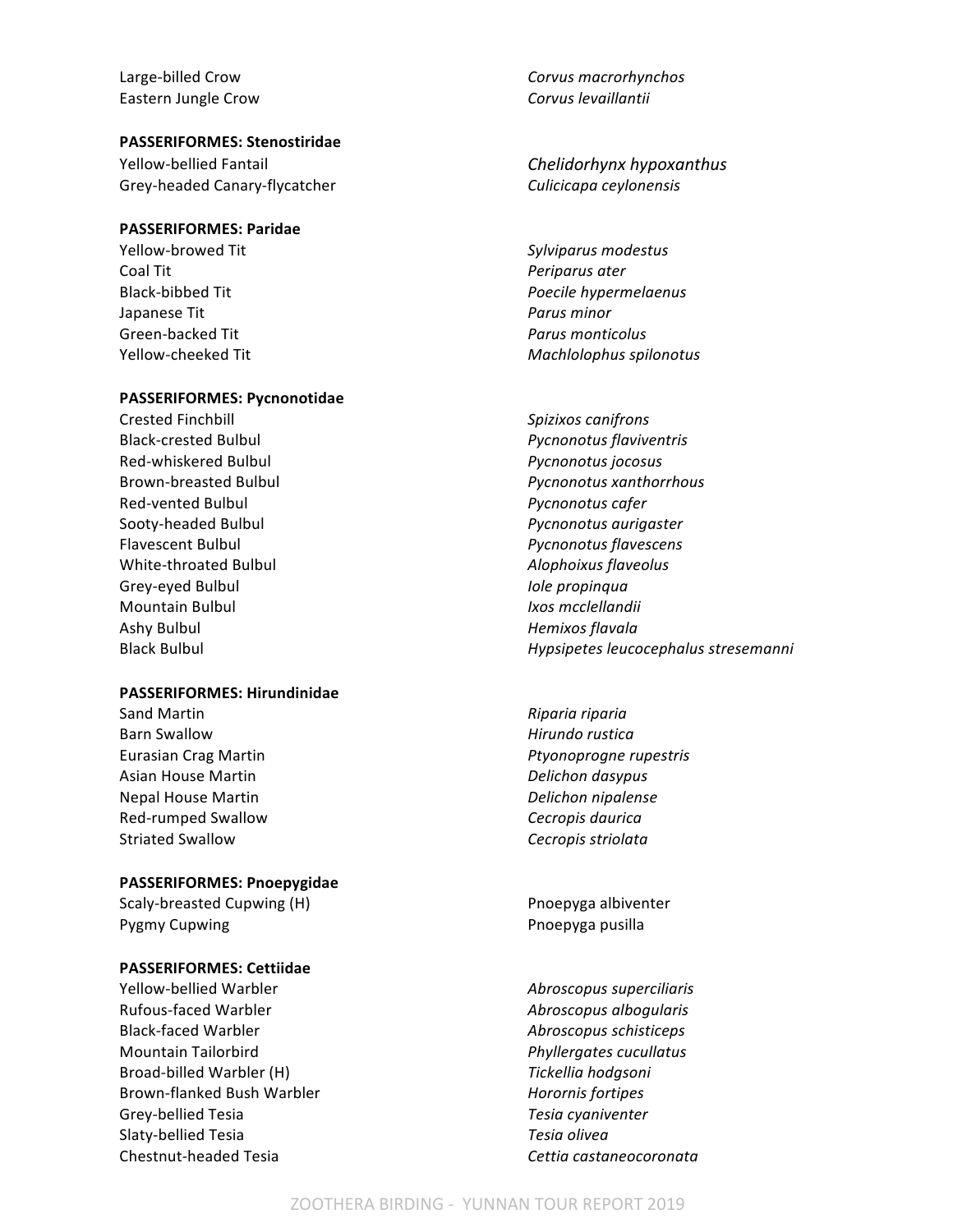#### **PASSERIFORMES: Aegithalidae**

Black-throated Bushtit *Aegithalos concinnus* Black-browed Bushtit *Aegithalos bonvaloti*

#### **PASSERIFORMES: Phylloscopidae**

Buff-barred Warbler *Phylloscopus pulcher Phylloscopus pulcher* Hume's Leaf Warbler *Phylloscopus humei Phylloscopus humei* Yellow-browed Warbler *Phylloscopus inornatus* Chinese Leaf Warbler *Phylloscopus yunnanensis* Sichuan Leaf Warbler *Phylloscopus forresti* Pallas's Leaf Warbler *Phylloscopus proregulus* Dusky Warbler *Phylloscopus fuscatus Phylloscopus fuscatus* Buff-throated Warbler *Phylloscopus subaffinis* Eastern Crowned Warbler *Phylloscopus coronatus* Martens's Warbler *Phylloscopus omeiensis* Greenish Warbler *Phylloscopus trochiloides* Chestnut-crowned Warbler *Phylloscopus castaniceps* Blyth's Leaf Warbler *Phylloscopus reguloides* Claudia's Leaf Warbler *Phylloscopus claudiae* Davison's Leaf Warbler *Phylloscopus intensior* 

### **PASSERIFORMES: Locustellidae**

#### **PASSERIFORMES: Cisticolidae**

Hill Prinia *Prinia superciliaris* Grey-breasted Prinia *Prinia Prinia hodgsonii* Plain Prinia *Prinia inornata* **Common Tailorbird Common Tailor Common Tailor** *Orthotomus sutorius* 

#### **PASSERIFORMES: Timaliidae**

Rusty-cheeked Scimitar Babbler (H) *Pomatorhinus erythrogenys* Black-streaked Scimitar Babbler *Pomatorhinus gravivox* Streak-breasted Scimitar Babbler *Pomatorhinus ruficollis* Red-billed Scimitar Babbler *Pomatorhinus ochraceiceps* Coral-billed Scimitar Babbler *Pomatorhinus ferruginosus* Slender-billed Scimitar Babbler *Pomatorhinus superciliaris* Grey-bellied Wren-Babbler *Spelaeornis reptatus Spelaeornis* reptatus Grey-throated Babbler **Stachyris** nigriceps **Stachyris** nigriceps Rufous-capped Babbler *Stachyridopsis ruficeps* Golden Babbler **Stachyridopsis** chrysaea Pin-striped Tit-Babbler **Macronus** qularis

# **PASSERIFORMES: Pellorneidae**

Yellow-throated Fulvetta *Alcippe cinerea* Rusty-capped Fulvetta *Alcippe dubia* Yunnan Fulvetta *Alcippe fratercula* Nepal Fulvetta (?) *Alcippe nipalensis* Streaked Wren-Babbler *Napothera brevicaudata* 

Ashy-throated Warbler *Phylloscopus maculipennis*

#### Striated Grassbird **Megalurus** palustris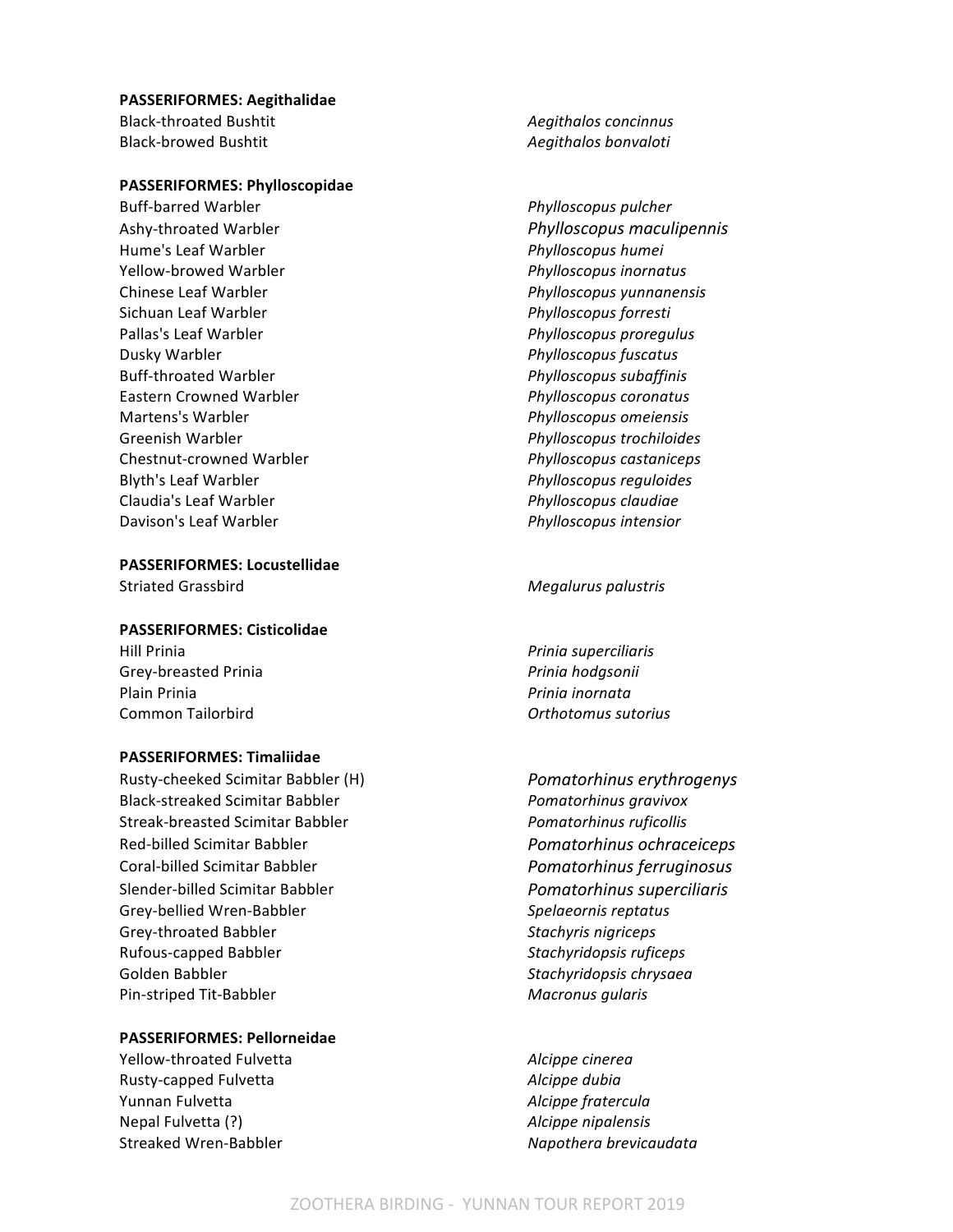Spot-throated Babbler *Pellorneum albiventre* Puff-throated Babbler *Pellorneum ruficeps*

#### **PASSERIFORMES: Leiothrichidae**

Chinese Babax *Babax lanceolatus* White-crested Laughingthrush **Garrulax** *Garrulax leucolophus* Spotted Laughingthrush **Garrulax** ocellatus **Garrulax** ocellatus Lesser Necklaced Laughingthrush (H) *Garrulax monileger* Rufous-necked Laughingthrush **Garrulax** ruficollis Grey-sided Laughingthrush **Garrulax** Caerulatus **Garrulax** caerulatus White-browed Laughingthrush **Garrulax** sannio Blue-winged Laughingthrush *Trochalopteron squamatum* Black-faced Laughingthrush *Trochalopteron affine* Scaly Laughingthrush *Trochalopteron subunicolor Trochalopteron subunicolor* Elliot's Laughingthrush *Trochalopteron elliotii* Assam Laughingthrush *Trochalopteron chrysopterum* Red-tailed Laughingthrush **Trochalopteron** milnei Himalayan Cutia *Cutia nipalensis* Blue-winged Minla *Minla cyanouroptera* Bar-throated Minla **Minimum Communist Communist Communist Communist Communist Communist Communist Communist Communist Communist Communist Communist Communist Communist Communist Communist Communist Communist Communist Comm** Red-tailed Minla **Minla** *Minla ignotincta* Scarlet-faced Liocichla **Liocichia Liocichla** *Liocichla ripponi* Rusty-fronted Barwing *Actinodura egertoni* Streak-throated Barwing **Actinodura** *Actinodura waldeni* Silver-eared Mesia *Leiothrix argentauris* Red-billed Leiothrix **Mateural Community** Red-billed Leiothrix *Leiothrix lutea* Rufous-backed Sibia *Heterophasia annectens* Grey Sibia *Grey* Sibia *Heterophasia gracilis* Black-headed Sibia *Heterophasia desgodinsi* Beautiful Sibia *Heterophasia pulchella Heterophasia pulchella* Long-tailed Sibia *Heterophasia picaoides Heterophasia picaoides* 

#### **PASSERIFORMES: Sylviidae**

Fire-tailed Myzornis *Myzornis pyrrhoura* Rufous-tailed Babbler **Moupinia** poecilotis White-browed Fulvetta **Fullyetta** *Fulvetta vinipectus* Spectacled Fulvetta *Fulvetta Fulvetta* ruficapilla Manipur Fulvetta *Fulvetta Fulvetta manipurensis* Great Parrotbill **Conostoma** aemodium Brown Parrotbill **Chology Cholornis** unicolor Brown-winged Parrotbill **Sinosuthora** *Sinosuthora brunnea* Black-throated Parrotbill *Suthora nipalensis poliotis* Rufous-headed Parrotbill *Psittiparus bakeri* Spot-breasted Parrotbill *Paradoxornis quttaticollis* 

#### **PASSERIFORMES: Zosteropidae**

Striated Yuhina *Yuhina Yuhina castaniceps* Whiskered Yuhina *Yuhina flavicollis* Stripe-throated Yuhina *Yuhina qularis* White-collared Yuhina *Yuhina diademata* 

White-hooded Babbler **Figure 2018** Gampsorhynchus rufulus

Pale-billed (LRH) Parrotbill *Chleuasicus atrosuperciliaris*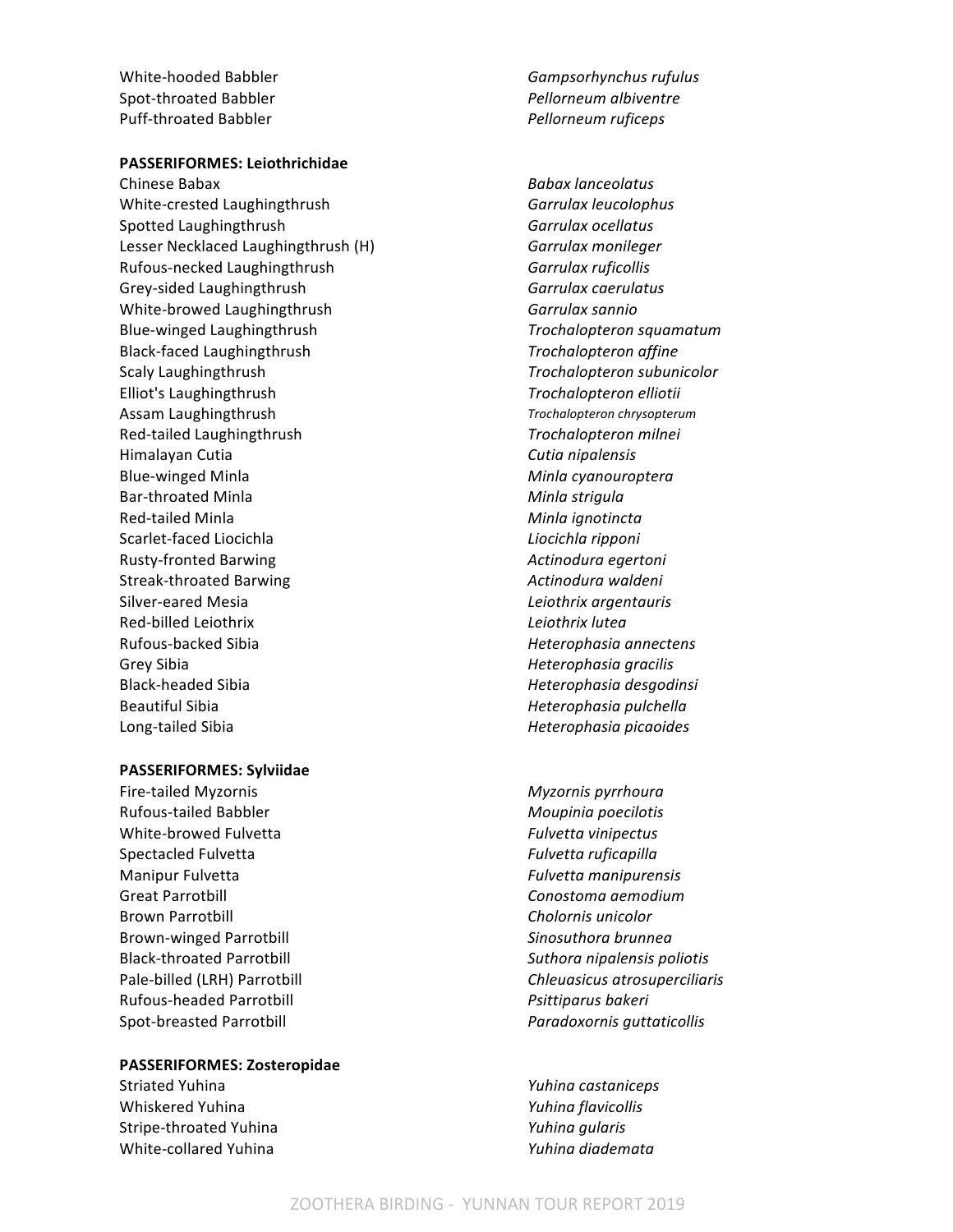#### Japanese White-eye *Zosterops japonicus*

**PASSERIFORMES: Regulidae** Goldcrest *Regulus regulus Regulus regulus* 

**PASSERIFORMES: Elachuridae** Spotted Elachura *Elachura Elachura formosa* 

**PASSERIFORMES: Troglodytidae** Eurasian Wren *Troglodytes troglodytes* 

#### **PASSERIFORMES: Sittidae**

Chestnut-vented Nuthatch *Sitta nagaensis* White-tailed Nuthatch *Sitta himalayensis* Yunnan Nuthatch **Sitta** yunnanensis Velvet-fronted Nuthatch *Sitta frontalis* Giant Nuthatch **Sitta magna** 

# **PASSERIFORMES: Tichodromidae**

**PASSERIFORMES: Certhiidae** Bar-tailed Treecreeper *Certhia himalayana* 

**PASSERIFORMES: Sturnidae** Common Starling The Common Starling Common Starling Sturnus vulgaris

#### **PASSERIFORMES: Turdidae**

Himalayan Thrush *Zoothera salimalii* Long-tailed Thrush *Zoothera dixoni* Dark-sided Thrush *Zoothera marginata* Black-breasted Thrush *Turdus dissimilis* Grey-winged Blackbird *Turdus boulboul* Chinese Blackbird (H) *Turdus mandarinus* **Chestnut Thrush** *Turdus rubrocanus* Grey-backed Thrush *Turdus hortulorum* Red-throated Thrush *Turdus ruficollis* Chinese Thrush *Turdus mupinensis* 

#### **PASSERIFORMES: Muscicapidae**

Oriental Magpie-Robin *Copsychus saularis* Hill Blue Flycatcher **Cyonnis** banyumas Rufous-bellied Niltava *Niltava Niltava sundara* Vivid Niltava (?) **Niltava** vivida Large Niltava *Niltava Niltava grandis* Verditer Flycatcher *Eumyias thalassinus* White-browed Shortwing **Brachypteryx** *Brachypteryx montana* White-tailed Robin **Myiomela** leucura White-browed Bush Robin *Tarsiger indicus* Himalayan Bluetail *Tarsiger rufilatus* Golden Bush Robin *Tarsiger chrysaeus* 

Wallcreeper *Tichodroma muraria*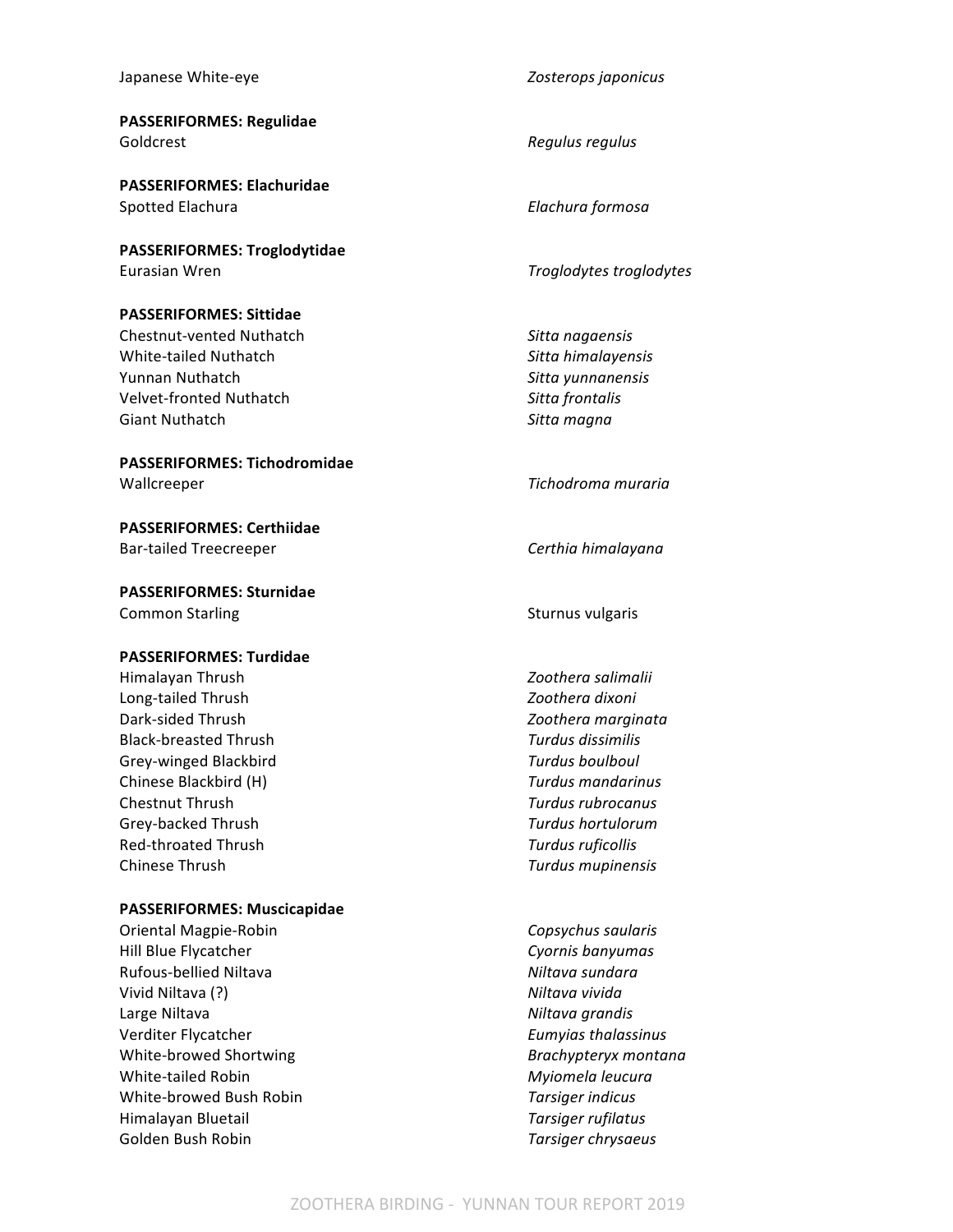Little Forktail *Enicurus scouleri* Slaty-backed Forktail *Enicurus schistaceus* White-crowned Forktail *Enicurus leschenaulti Enicurus leschenaulti* Spotted Forktail *Enicurus maculatus* Blue Whistling Thrush **Myophonus** caeruleus Rufous-gorgeted Flycatcher *Ficedula strophiata* Snowy-browed Flycatcher **Ficedula** hyperythra Little Pied Flycatcher **Ficedula** westermanni Slaty-blue Flycatcher **Ficedula** tricolor Hodgson's Redstart *Phoenicurus hodgsoni* White-throated Redstart *Phoenicurus schisticeps* Daurian Redstart *Phoenicurus* auroreus **Phoenicurus** auroreus Blue-fronted Redstart *Phoenicurus frontalis* Plumbeous Water Redstart *Phoenicurus fuliginosus* Chestnut-bellied Rock Thrush *Monticola rufiventris* Siberian Stonechat *Saxicola maurus* Pied Bush Chat **Saxicola** Chat **Saxicola** Chat **Saxicola** Caprata Grey Bush Chat **Saxicola** ferreus

**PASSERIFORMES: Chloropseidae**

Orange-bellied Leafbird **Chloropsis** hardwickii

**PASSERIFORMES: Dicaeidae** Yellow-bellied Flowerpecker *Dicaeum melanoxanthum* Fire-breasted Flowerpecker *Dicaeum ignipectus* 

#### **PASSERIFORMES: Nectariniidae**

Mrs. Gould's Sunbird *Aethopyga gouldiae* Black-throated Sunbird **Automatic Contracts** Aethopyga saturata Fire-tailed Sunbird *Aethopyga ignicauda* Streaked Spiderhunter *Arachnothera magna* 

**PASSERIFORMES: Passeridae** Russet Sparrow *Passer cinnamomeus* Eurasian Tree Sparrow *Passer montanus*

**PASSERIFORMES: Estrildidae** White-rumped Munia *Lonchura striata* Scaly-breasted Munia *Lonchura punctulata* 

**PASSERIFORMES: Prunellidae** Alpine Accentor *Prunella collaris* Rufous-breasted Accentor *Prunella strophiata*

# **PASSERIFORMES: Motacillidae**

Black Redstart *Phoenicurus ochruros rufiventris* White-capped Redstart *Phoenicurus leucocephalus* 

Blue-winged Leafbird *Chloropsis cochinchinensis* 

Maroon-backed Accentor *Prunella immaculata*

Grey Wagtail **Motacilla** *Crey* Wagtail **Motacilla** *Cinerea* White Wagtail **Motacilla** *Motacilla alba leucopsis Motacilla alba leucopsis* White Wagtail **Motacilla** alba alboides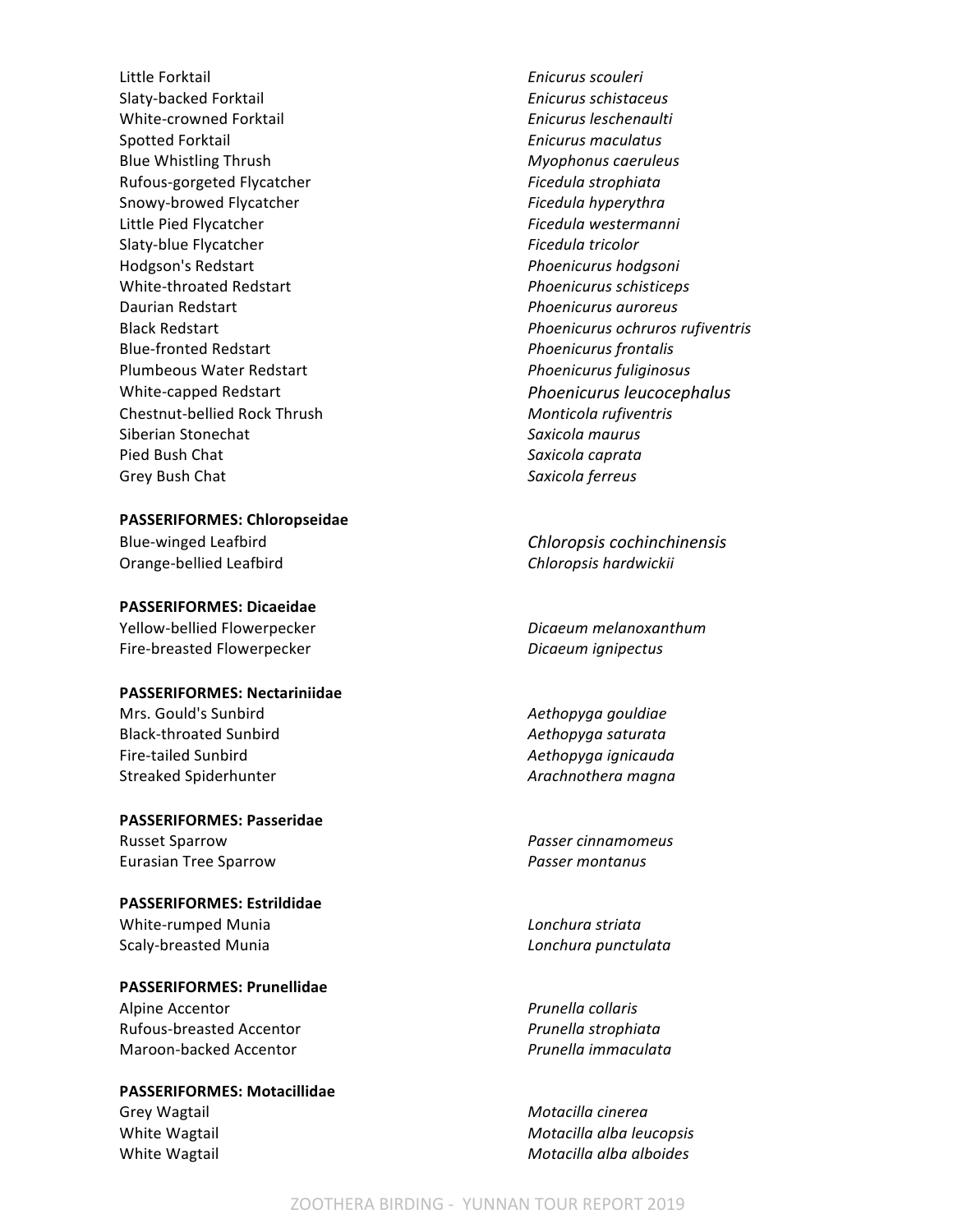Olive-backed Pipit **Anthus** hodgsoni Rosy Pipit **Anthus** roseatus **Anthus** roseatus

#### **PASSERIFORMES: Fringillidae**

Brambling *Fringilla montifringilla* White-winged Grosbeak *Mycerobas carnipes* Brown Bullfinch *Pyrrhula nipalensis* Grey-headed Bullfinch *Pyrrhula erythaca* Common Rosefinch **Common Rosefinch Carpodacus** erythrinus Scarlet Finch **Carpodacus** sipahi Dark-rumped Rosefinch **Carpodacus** *Carpodacus edwardsii Carpodacus edwardsii* Sharpe's Rosefinch **Carpodacus** verreauxii Vinaceous Rosefinch *Carpodacus vinaceus* Black-headed Greenfinch **Chloris** *Chloris ambigua* **Tibetan Serin Spinus thibetanus Spinus thibetanus** 

#### **PASSERIFORMES: Emberizidae**

Slaty Bunting *Emberiza siemsseni* Godlewski's Bunting *Emberiza godlewskii* Little Bunting **Emberiza** pusilla Yellow-throated Bunting *Emberiza elegans* Chestnut Bunting **Emberiza** rutila

#### **MAMMALS**

Perny's Long-nosed Squirrel *Dremomys pernyi* Asian Red-cheeked Squirrel *Dremomys rufigenis* Swinhoe's Striped Squirrel **Tamiops** swinhoei Himalayan Striped Squirrel *Tamiops mcclelandii* Pallas's Squirrel **Callosciurus** erythraeus Phayre's Squirrel **Callosciurus** phayrei Black Giant Squirrel *Ratufa bicolor Ratufa bicolor* Red Panda *Ailurus fulgens* Northern Tree Shrew **Tupaia Northern** Tree Shrew **Tupaia** *Tupaia belangeri* 

- Crimson-browed Finch **Carpodacus** subhimachalus
	-
	-